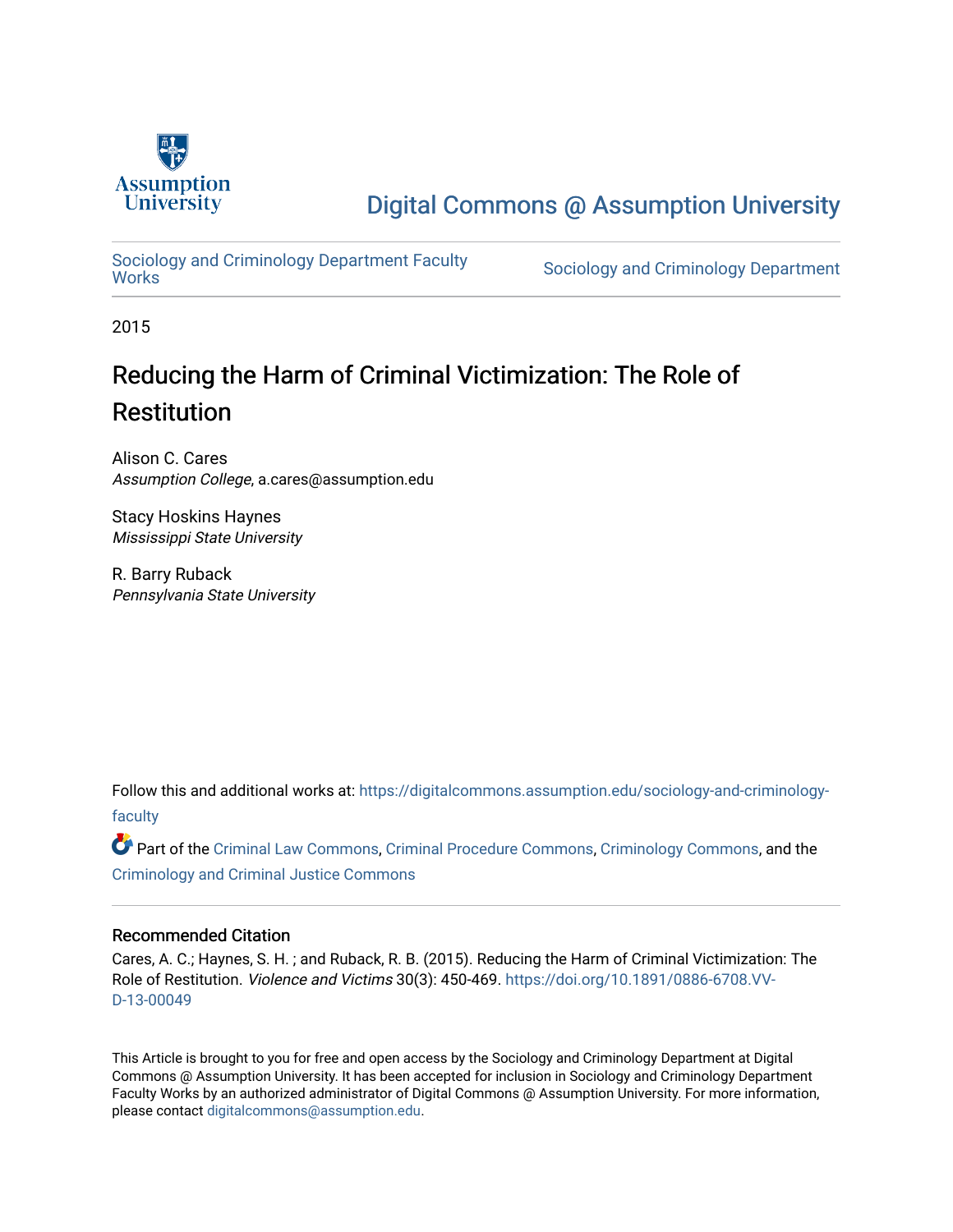#### **Reducing the Harm of Criminal Victimization: The Role of Restitution**

#### **Abstract**

Restitution is a court-ordered payment by offenders to their victims to cover the victims' economic losses resulting from the crime. These losses can be substantial and can harm victims and victims' families both directly and indirectly. But most victims do not receive reparation for their injuries, both because judges do not always impose restitution and because of problems with collecting restitution payments, even if there is a court order to do so. In this article, we review the literature on restitution and suggest that this compensatory mechanism is necessary to restore victims to where they were before the crime occurred. But monetary restitution alone is not sufficient. Making victims whole requires not only financial compensation from the offender, but also procedural, informational, and interpersonal justice from the criminal justice system.

**Keywords: Crime Victims, Financial Compensation, Informational Justice, Interpersonal Justice, Procedural Justice**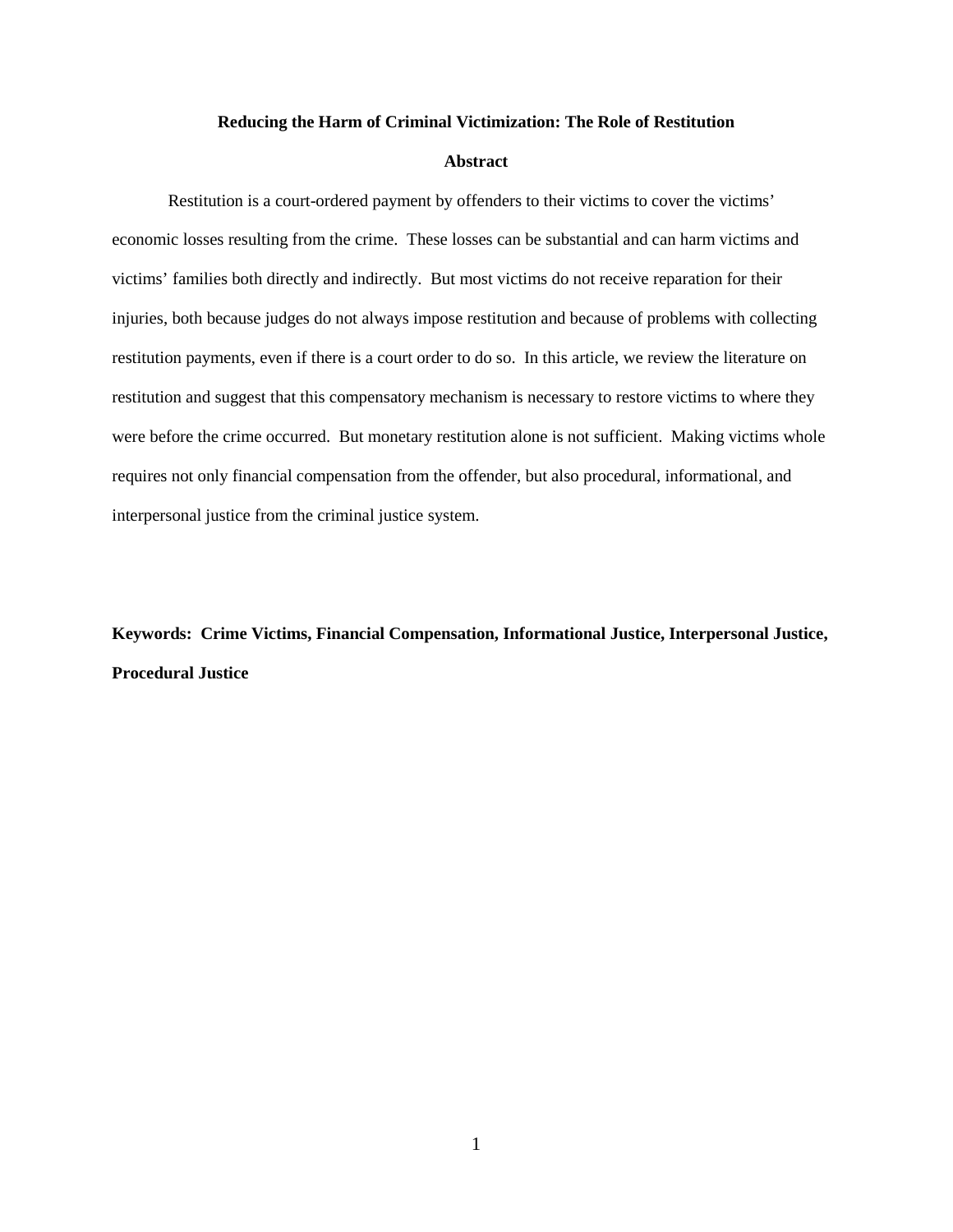#### **Reducing the Harm of Criminal Victimization: The Role of Restitution**

In the United States in 2012 there were almost 20 million property victimizations and almost 7 million violent victimizations [\(Truman, Langton, & Planty, 2013\)](#page-27-0). Crime victims suffer real harms – property loss and damage, physical injury, and emotional distress – that are generally not adequately addressed by the criminal justice system, despite reforms prompted by the victims' rights movement and the recommendations of the President's Task Force on Victims of Crime [\(1982\)](#page-25-0). In particular, crime victims do not usually receive reparations for the financial costs of their victimization, and this failure means victims often have difficulty coping with the sequelae of the crime.

The financial costs of victimization include both direct costs, such as lost or damaged property, medical expenses, lost wages, mental health counseling, and drug/alcohol treatment, and indirect costs, such as increased insurance costs, moving, buying protection devices, and avoiding certain neighborhoods [\(Kilpatrick, Beatty, & Howley, 1998\)](#page-24-0). Pain and suffering is often the largest intangible cost, although reduced quality of life and fear of crime can also be substantial. Cohen [\(2005\)](#page-23-0) estimated victims' tangible and intangible costs for a robbery with injury at \$19,000, for an assault with injury at \$24,000, and for a rape at \$87,000. Victims of non-violent crime also incur substantial economic costs; identity theft victims suffer annual losses of almost \$17.3 billion [\(Langton & Planty, 2010\)](#page-24-1).

This review examines the effectiveness of victim restitution in restoring victims, financially and emotionally, to their pre-crime status. We discuss victims' needs and the types of support available to them, followed by how victim restitution programs are designed, how they operate in practice, and what they mean for victims of crime. We discuss why these programs do not restore victims financially, explain why financial compensation alone may not be sufficient for making victims whole, and indicate why victims' successful coping requires procedural, informational, and interpersonal justice from the criminal justice system. We conclude by suggesting ways restitution can be made more effective for reducing the harm of criminal victimization.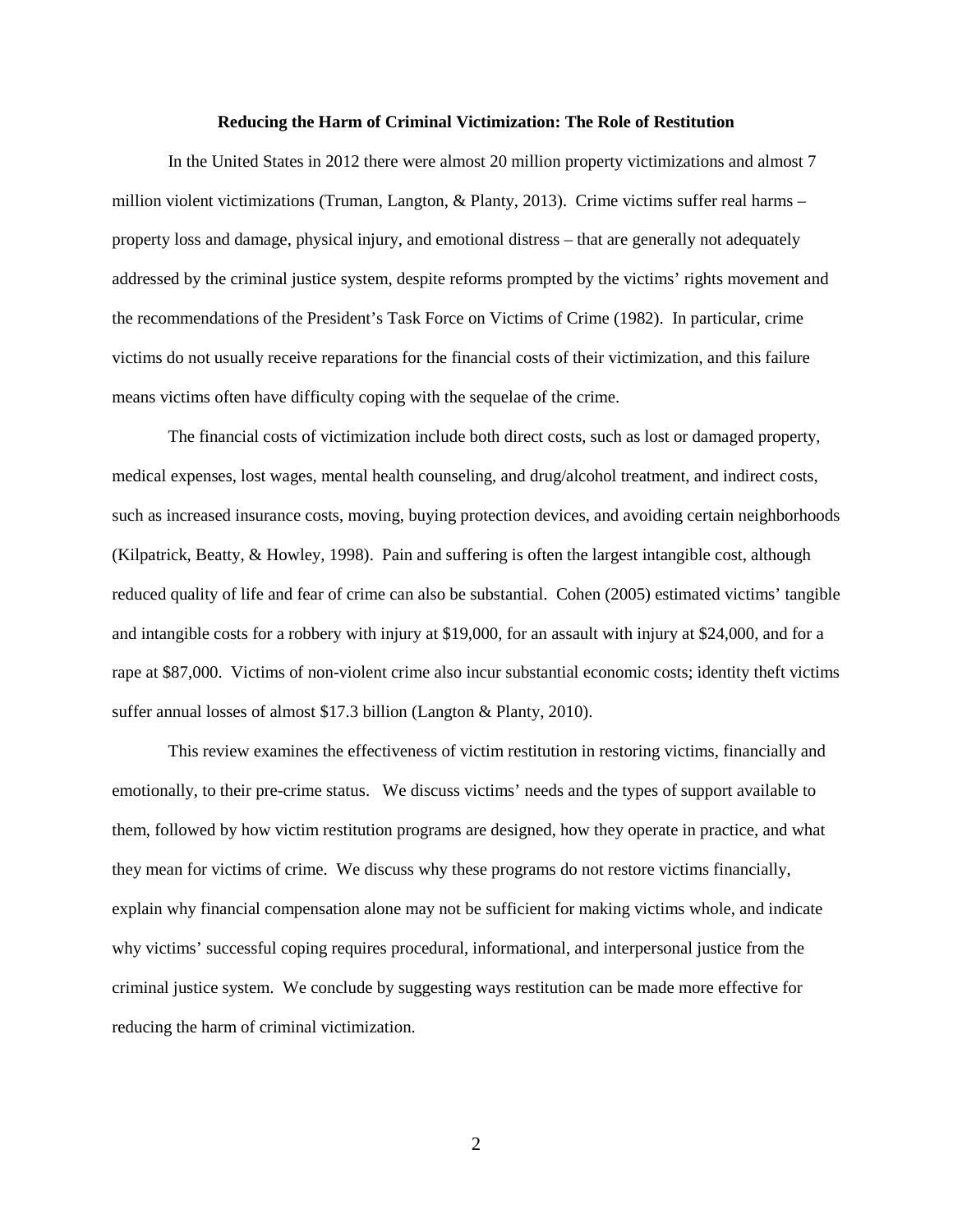#### **Needs of Crime Victims and the Support Available to Them**

The President's Task Force on Victims of Crime [\(1982\)](#page-25-0) addressed the government's interest in and responsibility for helping crime victims recover. The report's recommendations were based on the assumption that meeting the needs of crime victims would make them more satisfied with the criminal justice system and therefore more likely to participate in the criminal justice process, leading to more successful prosecutions of offenders and lower crime rates [\(Hudson, 1984\)](#page-24-2). Moreover, it was hoped that victims' involvement would lead to better psychological outcomes [\(Kilpatrick & Otto, 1987\)](#page-24-3). Consistent with this assumption, analyses of the National Crime Victimization Survey from 1993-2009 [\(Langton, 2011\)](#page-24-4) suggest that violent crime victims who received assistance from victim services agencies were more likely to have cases in which a formal complaint was signed, an arrest was made, and there was contact from a prosecutor or judge. According to Langton [\(2011\)](#page-24-4), this relationship suggests that victims who receive assistance are also more likely to be involved in moving their case through the criminal justice system, that victims whose cases have moved further through the criminal justice system are more likely to receive assistance, or that both processes are operating.

In response to the Task Force's recommendations, practitioners, researchers, and policymakers have taken steps to address victims' informational, emotional, and tangible needs [\(Tobolowsky, Gaboury,](#page-27-1)  Jackson, & [Blackburn, 2010\)](#page-27-1). Informational support refers to the provision of information intended to help victims cope with stress and to advice or guidance in dealing with problems. Examples include information about the criminal justice system (e.g., estimates of the likelihood that police will make an arrest and notification of important events in their case) and about the types of support available to them (i.e., social and mental health services) and advice about crime precautions. Emotional support refers to the expression of caring, concern, and reassurance toward the victim. It also involves providing victims with opportunities to vent their emotions. For example, efforts have been made to integrate victims in the criminal justice system (e.g., by granting them the right to be heard at various stages of the process,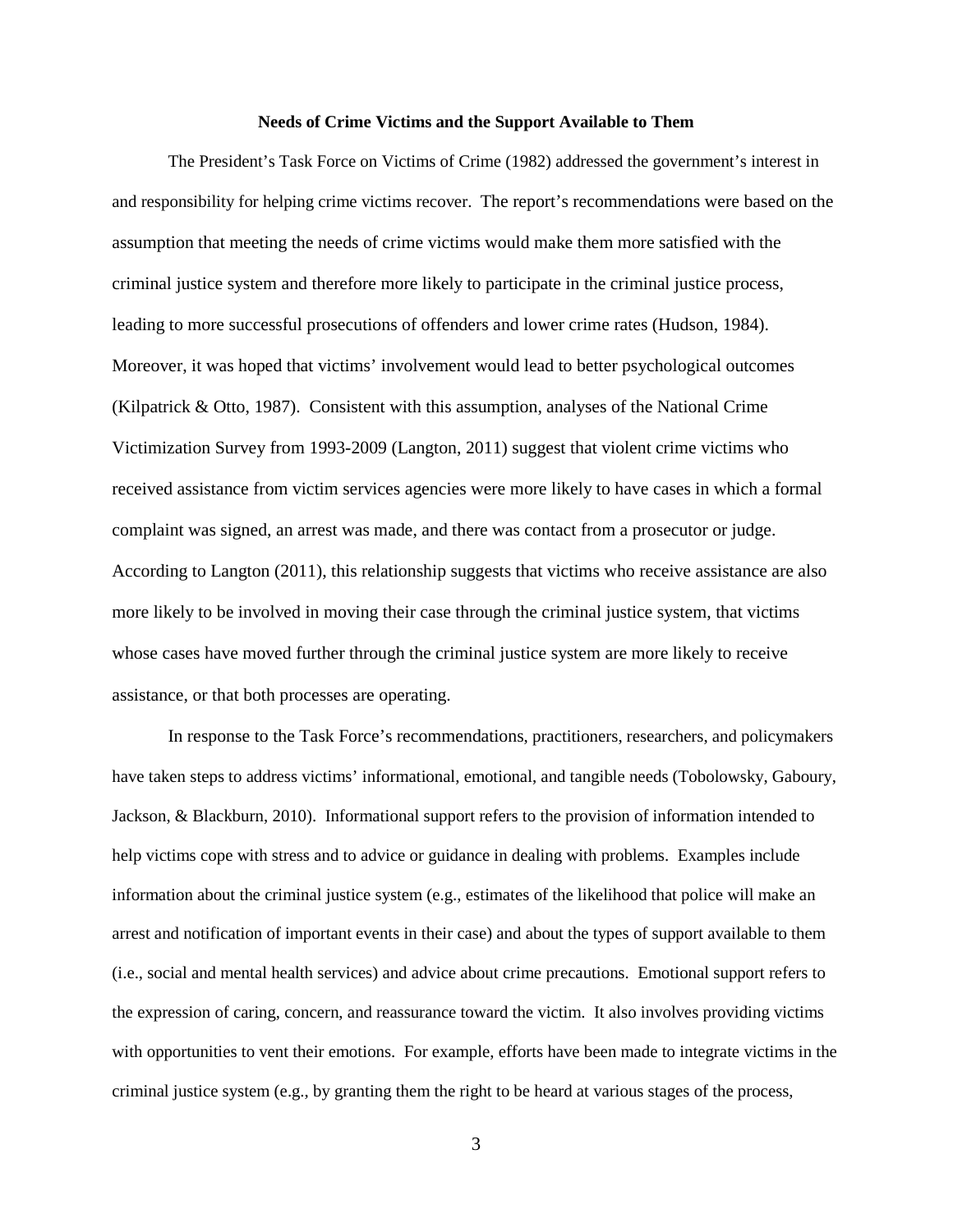including plea negotiations and sentencing). Tangible, or instrumental, support involves the provision of material resources, such as financial assistance in the form of compensation from the state and restitution from the offender.

Of the three types of support, practitioners and researchers have devoted the least attention to victims' tangible needs. Tangible losses can be direct (e.g., a stolen car) and indirect (e.g., losing a job due to a lack of transportation). Tangible needs are important in their own right, but also because they affect intangible harms, including psychological outcomes. For example, a study of women in a domestic violence shelter found that family and friends providing a place to stay (i.e., tangible support) was related to lower depression scores and to higher quality of life [\(Goodkind, Gillum, Bybee, & Sullivan, 2003\)](#page-23-1). Some types of tangible support, like financial compensation, may be particularly important because they achieve multiple goals. For example, compensation provides tangible support (i.e., financial assistance) and emotional support (i.e., acknowledgment of the harm to the victim). Research suggests that even symbolic tangible support (e.g., restitution that is ordered but not paid) can be helpful; it has a "placebo value" because it creates the impression that something is being done and that victims' concerns are being taken into account [\(Walsh, 1986\)](#page-28-0). From a logistical standpoint, however, informational support is also important because many victims do not know that compensation exists [\(Shapland, Willmore, & Duff,](#page-27-2)  [1985;](#page-27-2) [Smith & Hillenbrand, 1997\)](#page-27-3) and therefore are unlikely to receive tangible support.

This paper addresses the lack of attention paid to victims' tangible needs by focusing on restitution. Restitution is important because it is the primary vehicle by which the criminal justice system responds to victims' tangible needs and may also improve victims' psychological outcomes. Interest in economic sanctions (i.e., restitution, costs, fees, and fines) more generally has focused almost exclusively on offenders [\("Fees & fines," 2011;](#page-23-2) [Harris, Evans, & Beckett, 2010;](#page-23-3) [Rosenberg, 2011;](#page-25-1) [Ruback, 2011\)](#page-25-2). To address this gap in the literature, we focus on the effects of restitution on victims.<sup>[1](#page-4-0)</sup>

<span id="page-4-0"></span><sup>&</sup>lt;sup>1</sup> We should note, however, that in addition to restitution, there is a second way, victim compensation, by which crime victims can receive money for their losses. Crime victim compensation refers to state-sponsored programs, funded primarily by state sources (Newmark, et al., 2003), designed to reimburse victims for various out-of-pocket costs associated with the crime.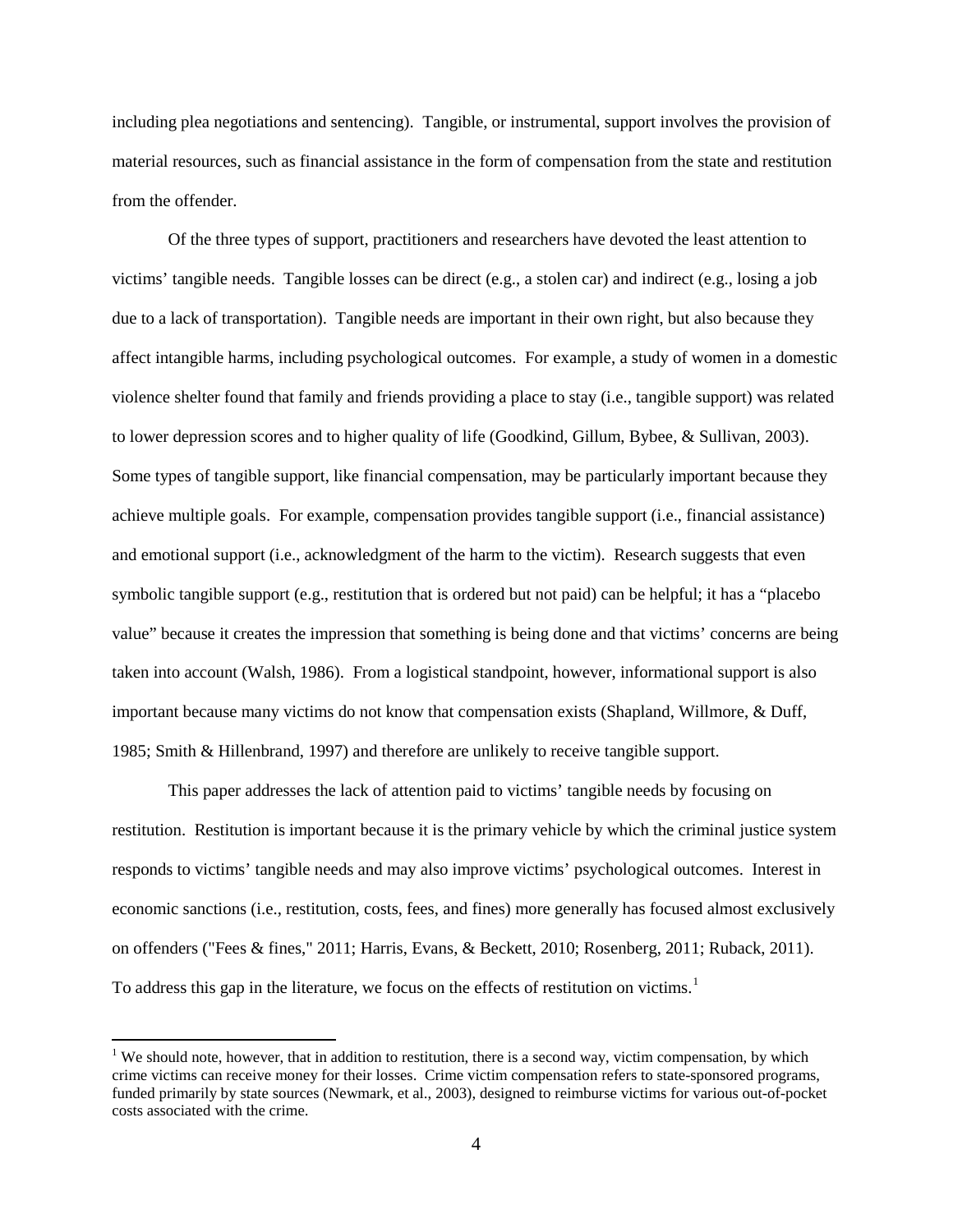#### **Restitution**

#### *History and Function of Restitution*

Restitution is compensation paid by the offender to the victim for any quantifiable loss suffered as a direct result of the crime [\(Ruback & Bergstrom, 2006\)](#page-26-0). Restitution was established at the federal level in 1982, following passage of the Victim and Witness Protection Act, and became mandatory in almost all federal cases in 1996 as a result of the Mandatory Victim Restitution Act [\(Dickman, 2009\)](#page-23-4). Most states have statutory provisions creating a presumption that, at least for some crimes, the imposition of restitution is mandatory [\(Tobolowsky, et al., 2010\)](#page-27-1). These laws authorize restitution as a condition of probation, an independent sentence, or both [\(Tobolowsky, 2000\)](#page-27-4).

Restitution is widely supported because it addresses the needs of both victims and offenders [\(Ruback & Bergstrom, 2006\)](#page-26-0). Specifically, restitution addresses victims' tangible and emotional needs. Victims' tangible needs are met by reimbursing them for any tangible costs incurred as a result of the crime. Restitution addresses victims' emotional needs by legitimizing, in an official and public manner, that what happened to the victim was wrong and should be rectified (*[Making restitution real: Five case](#page-24-5)  [studies on improving restitution collection](#page-24-5)*, 2011). This acknowledgment may improve victims' psychological well-being by helping to restore their sense of fairness and self-worth. Restitution may also address victims' emotional needs because it holds offenders directly responsible for the harm they inflicted (i.e., by requiring offenders to make payments that go directly to the victim). Furthermore, restitution may restore the balance of power vis-à-vis the offender [\(Kilpatrick & Otto, 1987\)](#page-24-3). Addressing both victims' tangible and emotional needs is important because victims report more favorable reactions when compensation is accompanied by relational concern (Okimoto  $&$  Tyler, 2007). Even symbolic compensation (i.e., that which is offered but not received) results in more positive reactions if it is perceived as sincere [\(Okimoto, 2008\)](#page-25-4).

Regarding offenders, support for restitution derives from claims that it promotes a sense of responsibility and accomplishment in an offender, thereby reducing the risk of recidivism. For example, restitution can help offenders understand that a victim was harmed and that they were responsible for that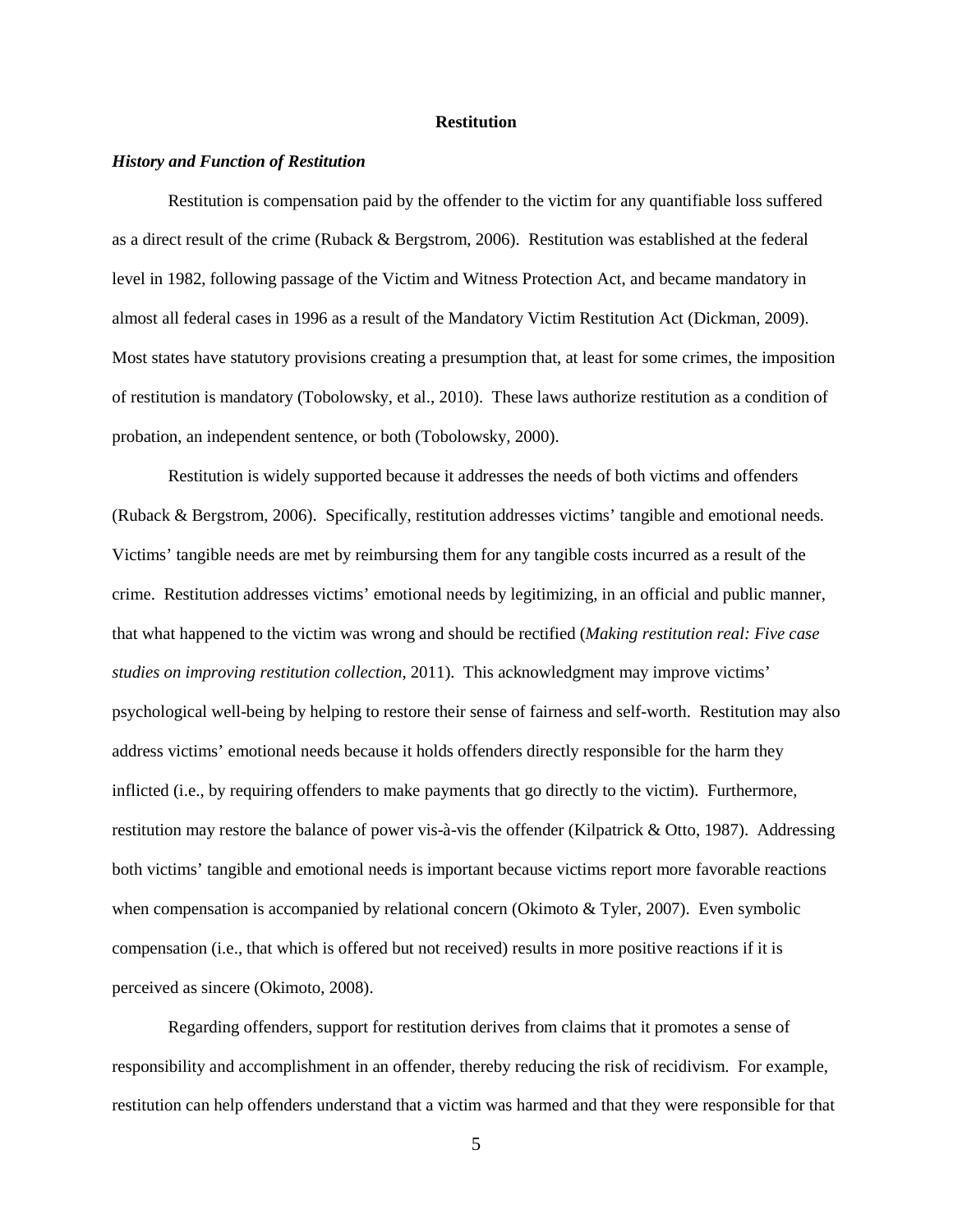harm. Consistent with these ideas, studies of both adults [\(Heinz, Galaway, & Hudson, 1976;](#page-24-6) Outlaw & [Ruback, 1999\)](#page-25-5) and juveniles [\(Farrington &](#page-23-5) Welsh, 2005; [Schneider, 1986\)](#page-26-1) have shown that restitution payment is associated with lower recidivism rates.

Taken together, these findings are consistent with Shnabel and Nadler's [\(2008\)](#page-27-5) needs-based model of reconciliation, which suggests that victims experience a threat to their status and power and offenders experience a threat to their moral image. Victims' and offenders' willingness to reconcile is contingent on whether an act of social exchange, such as an order of restitution, removes both of these threats (i.e., whether it restores the victim's sense of power and preserves the offender's sense of belongingness and social acceptance).

### *The State of Restitution Law*

The *Final Report of the President's Task Force on Victims of Crime* [\(1982\)](#page-25-0) dramatically increased states' concern with restitution to crime victims. Prior to the report, only eight states had mandatory restitution [\(Tobolowsky, et al., 2010\)](#page-27-1). By 1995, 29 states had mandatory restitution [\(OVC,](#page-25-6)  [1998\)](#page-25-6). But this increased concern with restitution has not been uniform across the country; some states are more supportive than others of crime victims. To document those differences, we examined laws concerning restitution for all 50 states and the District of Columbia using the VictimLaw searchable database maintained by the Office for Victims of Crime [\(https://www.victimlaw.org/victimlaw/start.do\)](https://www.victimlaw.org/victimlaw/start.do).<sup>[2](#page-6-0)</sup>

One indicator of support for victims concerns the number and types of laws relating to restitution. We examined six such indicators (Table 1). First, we examined whether a right to restitution is written in the state constitution. Twenty states give victims this constitutional right.<sup>[3](#page-6-1)</sup> Second, we examined whether the statutory provision regarding restitution is mandatory ("shall") or permissive ("may"). Thirty-three states use the mandatory "shall" language, but three (Connecticut, Idaho, and North Dakota) introduce qualifications. Third, we examined whether the judge in setting the amount of restitution is to consider the defendant's ability to pay. The six states that prohibit judges from considering ability to pay

<span id="page-6-1"></span><span id="page-6-0"></span><sup>&</sup>lt;sup>2</sup> The laws listed in the database are current as of 2011.<br><sup>3</sup> According to VictimLaw, the number is 18. We are relying on the judgment of Tobolowsky, et al. (2010, p. 157) and our own reading of the constitutions of Montana and Virginia.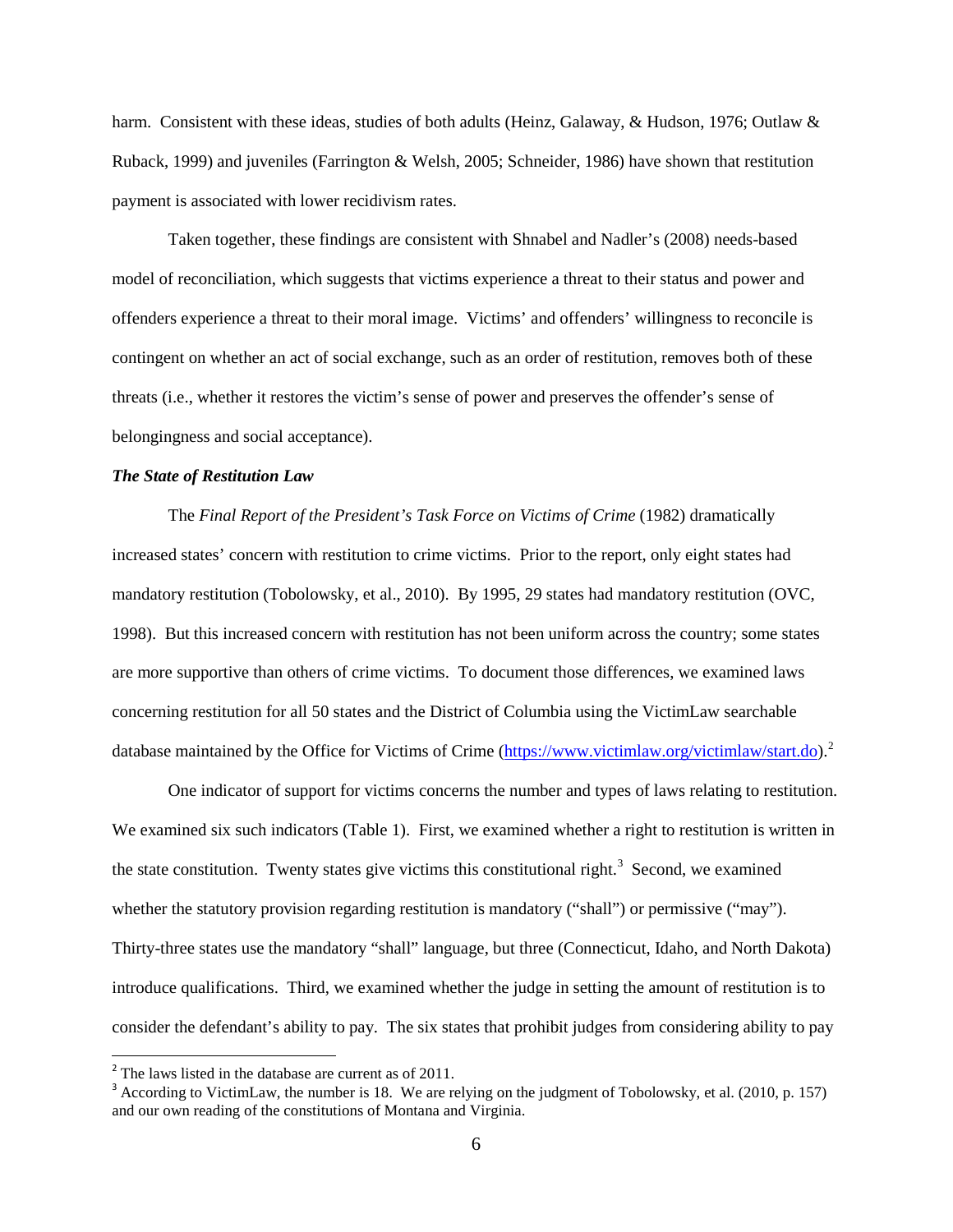are placing the victim's interests above those of the defendant, in that the court-ordered amount is dependent on the victim's actual losses rather than on the defendant's present and future assets and wages. Twenty-three states explicitly indicate that judges can consider the defendant's financial resources, in some cases stating that the judge must consider the impact of paying restitution on the defendant and the defendant's dependents. Twenty-two states do not have a law that addresses the issue of whether the judge is to consider the defendant's ability to pay, meaning that the judge can consider the defendant's ability to pay.

Fourth, we examined whether there is a state law regarding whether the payment of restitution is to be made prior to the payment of other types of economic sanctions (e.g., fines, fees, costs). Because most defendants have few financial resources, it is unlikely that victims will ever receive full restitution or that state and local governments will receive the fines, fees, and costs owed to them [\(Ruback &](#page-26-0)  [Bergstrom, 2006\)](#page-26-0). Thus, placing restitution first in order of payment means that, if a defendant pays any money, the victim, rather than the state or local government, will receive it. Twelve states indicate restitution must be paid first. According to Georgia law, half of any payments must go to pay restitution. Five states list other economic sanctions as having priority over restitution, and the laws of 34 states do not address the question of the order in which the various economic sanctions must be paid.

Fifth, we examined whether there is a state law by which a restitution order automatically becomes a civil judgment, as this process makes it easier for crime victims to recover money if the defendant's supervision ends without full payment of restitution. Fourteen states have laws that convert restitution orders into civil judgments. Thirty-seven states do not have laws that address this question. Finally, we examined whether under state law a restitution order permits the seizure of assets or property or the garnishment of wages. Eight states have such a law.

#### [TABLE 1 ABOUT HERE]

Overall, then, there are clearly differences among states in their support for crime victims. States differ in whether victims' rights are addressed in the state constitution, in how they expect judges to impose restitution, and in how victims can receive the restitution they are owed. Although legal rights are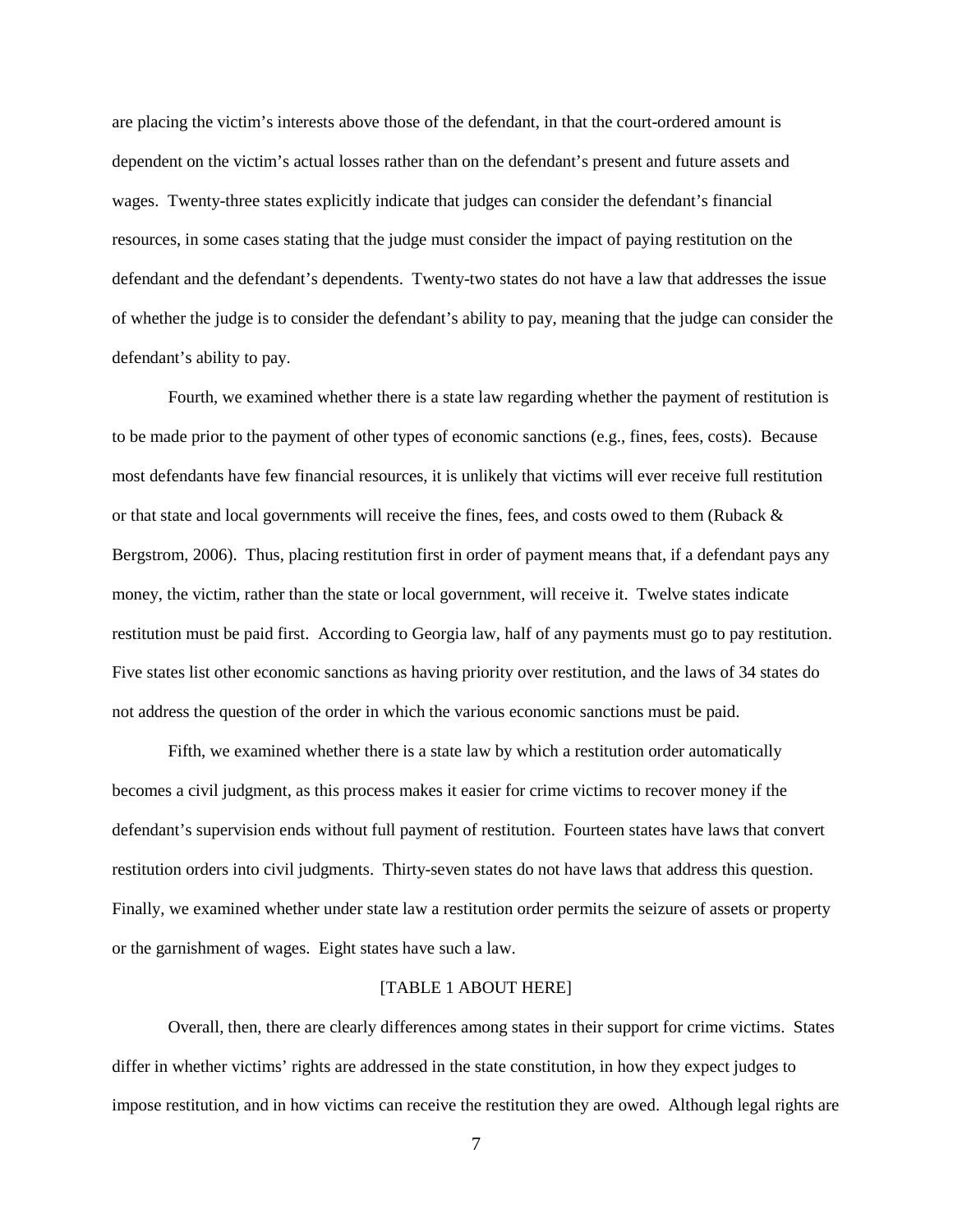important, in that they are a clear statement of a state's view of the importance to be attached to the treatment of crime victims, by themselves they are not sufficient. For example, in their comparisons of two states with strong victims' rights to two states with weak victims' rights, Kilpatrick, et al. [\(1998\)](#page-24-0) found that victims in the states with strong legal protection were more likely to be informed about their rights and to be notified of events in their cases. But more than a quarter of the victims in the states with strong legal protection were not satisfied with their treatment by the criminal justice system.

## *Website Help with Restitution*

Because the existence of a law does not necessarily mean that it will be enforced, we examined another state-level indicator of concern that crime victims know about and receive the restitution they are due. For each state, we coded whether there was information available at the state's website for crime victims, directly or indirectly, through such headings as "victim rights." First, we noted whether there was a separate section on restitution. Second, we copied any material about restitution to a Microsoft Word document and then used the word count command to count the number of words devoted to restitution.

Eighteen states had no information relating to restitution on the website for crime victims (Table 1). Another 13 states had fewer than 25 words devoted to restitution, most commonly stating that victims have a right to restitution. The remaining 20 states had more detailed discussions, with Alaska, New York, and Wyoming having particularly detailed treatments. Delaware posts the form that victims must complete to receive restitution.

To examine whether victims' legal rights are related to the information available at a state's website for crime victims, we tested whether the number of words devoted to restitution varied as a function of the presence versus absence of each of the six legal rights coded earlier. For five of the legal rights, there was no effect. That is, whether there is a constitutional provision, restitution is mandatory or permissive, restitution must be paid before other economic sanctions, a restitution order is converted to a civil judgment, and a restitution order allows the attachment of property or the garnishing of wages was unrelated to the number of words related to restitution on the state website for crime victims (all *t*'s < 1).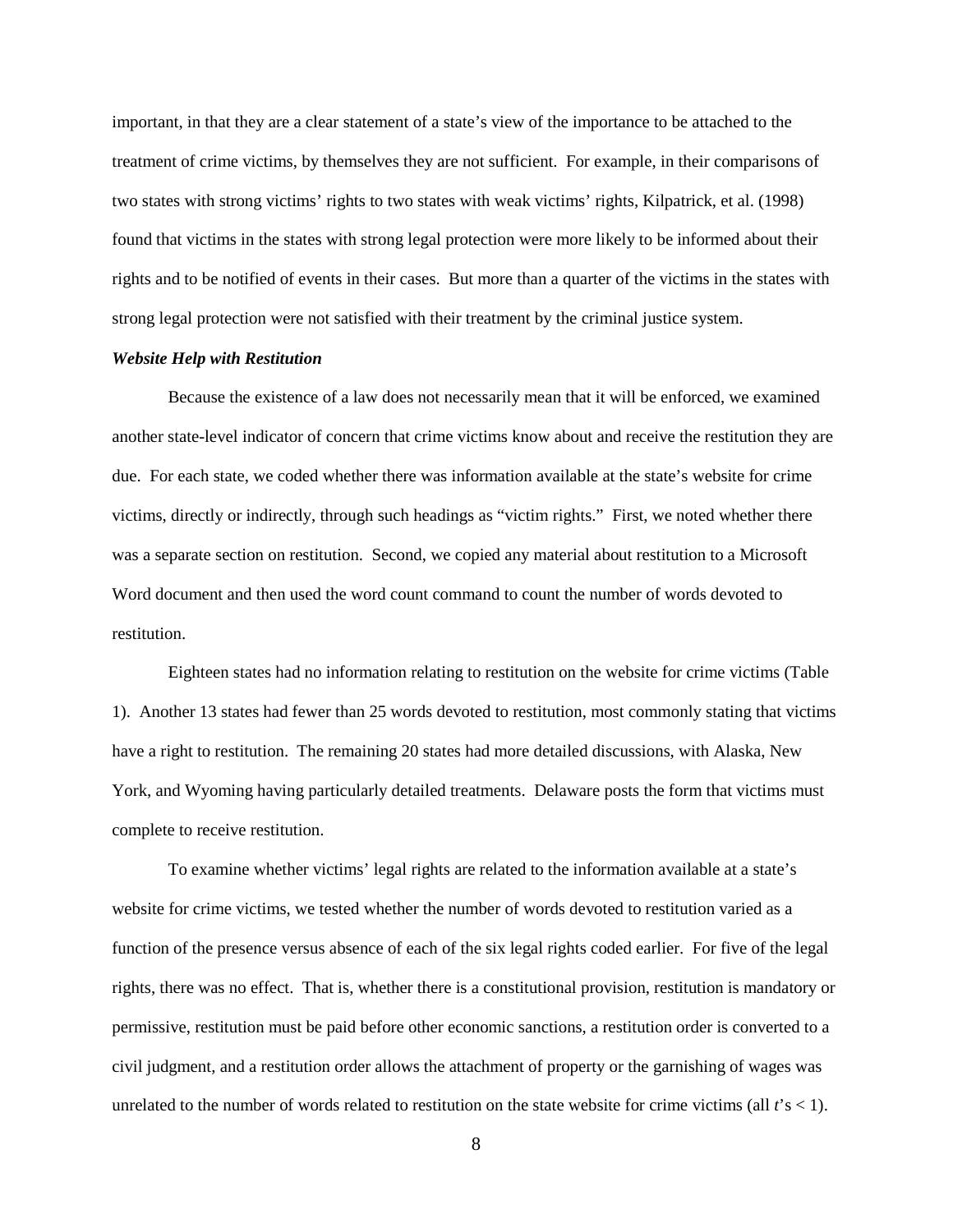However, for the sixth legal right, whether judges can take the defendant's ability to pay into account when setting the restitution amount owed, there was a marginally significant relationship. Specifically, the website material on restitution in the six states in which judges cannot take ability to pay into account was longer ( $M = 420.3$  words) than the website material on restitution in the states in which judges can take ability to pay into account ( $M = 138.6$  words),  $t(49) = 1.89$ ,  $p < .07$ . The effect was slightly stronger when the 18 states that had no restitution material on their website for crime victims were excluded. For this analysis, the website material on restitution in the four states in which judges cannot take ability to pay into account was longer ( $M = 630.5$  words) than the website material on restitution in the states in which judges can take ability to pay into account  $(M = 215.1 \text{ words})$ ,  $t(31) = 1.89$ ,  $p = .06$ .

Our examination of the number of words devoted to restitution should only be considered illustrative of our general belief, consistent with the Kilpatrick et al. (1998) finding, that statutory recognition of rights is not the same as actual implementation. Our research in Pennsylvania suggests that victims who understand the process and who feel they are treated with respect are more likely to be satisfied with their treatment by the criminal justice system. Thus, our work would suggest that states may be better able to implement victims' rights regarding restitution if they describe the procedures victims are likely to experience, define terms that victims are unlikely to know, and give explicit information about what victims will need to do (e.g., finding receipts, completing forms, informing the district attorney) and where to go if things do not work out.

## *Restitution in Practice*

Restitution is imposed on an offender at the time of sentencing. To receive an order of restitution, the victim must report the crime to the police, the offender must be identified, arrested, and convicted, and the victim must provide, in a timely manner and using the appropriate forms, information documenting any quantifiable losses suffered as a result of the crime. Although restitution cannot be ordered for pain and suffering<sup>[4](#page-9-0)</sup>, it does cover medical bills, mental health counseling, replacement of lost

<span id="page-9-0"></span><sup>&</sup>lt;sup>4</sup> For damages that are more difficult to quantify, like pain and suffering, civil court options are available (National Crime Victim Bar Association, 2001).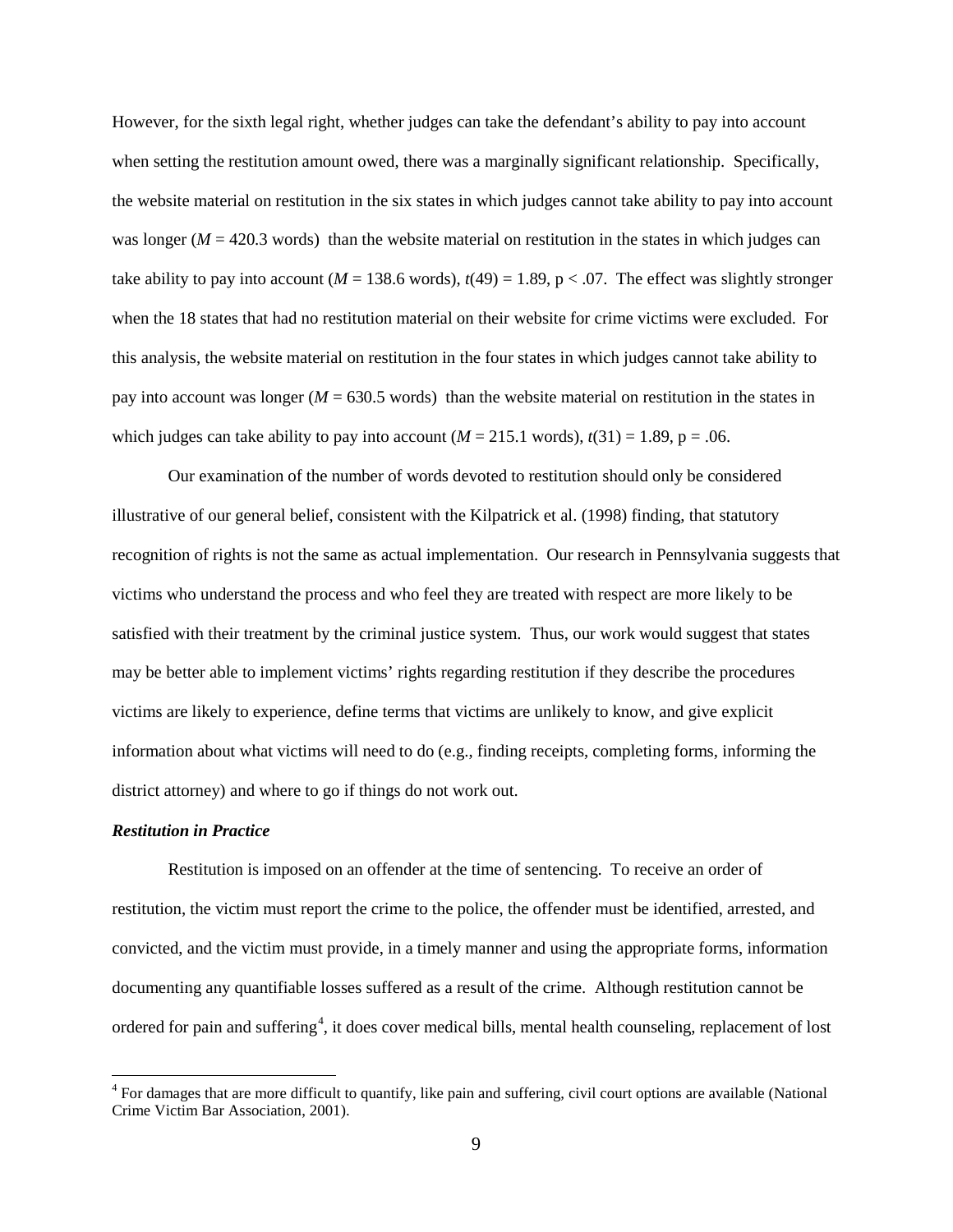or stolen property, and funeral expenses. There are no nationwide studies examining how victims find out about restitution or about which victims apply for and are awarded restitution. Instead, most of what we know comes from studies conducted in individual states, particularly Pennsylvania.

Restitution orders require that victims are aware both that there is the possibility of restitution and that there is a procedure for how to apply for it. Typically, this information comes from proactive measures from the criminal justice system. For example, among victims from two Pennsylvania counties who received orders of restitution, the criminal justice system was the primary source of information: 45% of victims learned about their eligibility from a victim witness advocate and 23% learned from the police [\(Ruback, Cares, & Hoskins, 2008\)](#page-26-2). In one county the victim witness program used police reports of crimes involving a victim to obtain victim contact information; this information was then used to send letters to victims notifying them of the resources available to them.

Research focuses primarily on the imposition and payment of restitution, rather than on the types of victims who apply. Studies consistently find that even making restitution mandatory does not guarantee that it will be imposed. Following the implementation of a statutory change making restitution mandatory in Pennsylvania (18 Pa. C.S.A. §1106), it was imposed in only 64% of eligible cases [\(Ruback](#page-26-3)  [& Shaffer, 2005\)](#page-26-3). One of the strongest predictors of receiving an order of restitution is the ability to estimate damages (i.e., restitution is more likely to be ordered when the losses are tangible and therefore easier to quantify; [National Center for Victims of Crime, 2002;](#page-24-7) [Outlaw & Ruback, 1999;](#page-25-5) [Ruback,](#page-26-4)  [Shaffer, & Logue, 2004\)](#page-26-4). Beyond that, the strongest predictors of imposition are outside the victim's control (i.e., case and offender characteristics).

When restitution is awarded, payment is a significant issue because the offender is responsible for making payment. The criminal justice system typically facilitates this process, such that when an offender makes a payment to the court (e.g., the clerk of courts, the probation office), it is then forwarded to the victim. Thus, whether the offender pays and how that payment is handled by the court (e.g., whether restitution is paid before other economic sanctions, how restitution is divided among multiple victims) has implications for the victim.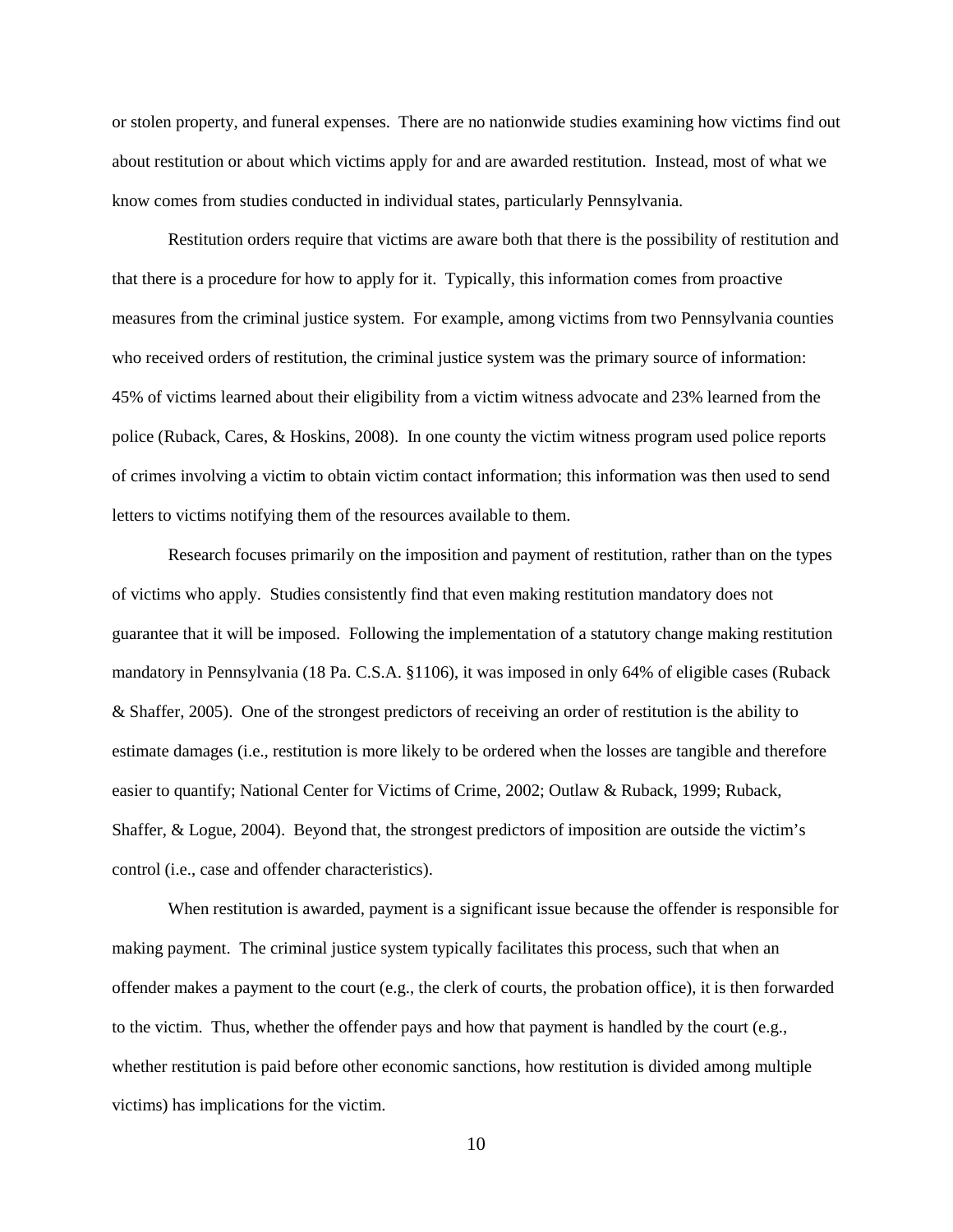Restitution policies and practices differ across jurisdictions, and these differences affect how and when victims receive restitution. For example, Ruback and colleagues' [\(2006\)](#page-26-5) analysis of six Pennsylvania counties found that, in one county, victims from older convictions were paid first, but in another county, payments were evenly divided across all victims, regardless of when the conviction occurred. In most counties, individual victims were paid before business victims, state victims, or insurance companies.<sup>[5](#page-11-0)</sup> Pennsylvania law requires that the first 50% of all offender payments be applied to restitution and that other economic sanctions (fines, fees, costs) are paid after that. Some counties exceed that amount by requiring that 100% of payments be applied to restitution until it is paid in full. In contrast, one county was not in compliance with the law because it initially required that supervision fees and DUI course instructors be paid first.

## *Restitution and Victim Needs*

How well is restitution meeting victims' tangible and emotional needs? Nationally, restitution is imposed in 18% of all state felony cases [\(Rosenmerkel, Durose, & Farole, 2009\)](#page-25-7) and 13% of all federal cases (*[2010 annual report](#page-23-6)*, 2011), but these numbers do not take into account whether restitution could be imposed in these cases. Considering only restitution-eligible cases, studies in Pennsylvania have found that restitution is imposed about two-thirds of the time [\(Ruback, Ruth, & Shaffer, 2005;](#page-26-6) [Ruback &](#page-26-3)  [Shaffer, 2005\)](#page-26-3).

Victims in these cases scored the symbolic victory of having the harm they experienced and the offender's responsibility for repairing that harm acknowledged. Although there is no guarantee that restitution will actually be paid, some scholars have suggested that perceptions of fairness may be more strongly affected by procedures than by outcomes, particularly if positive outcomes are not expected [\(Lind & Tyler, 1988\)](#page-24-8). This acknowledgment may help meet victims' emotional needs by restoring their faith in the world as a fair place where those who are harmed are helped and those who do wrong are punished. The extent to which victims' emotional needs are met may depend on whether restitution was ordered in the full amount of their damages. According to one study of four programs, 56% of victims

<span id="page-11-0"></span><sup>&</sup>lt;sup>5</sup> In some counties, judges were not willing to order restitution for insurance companies.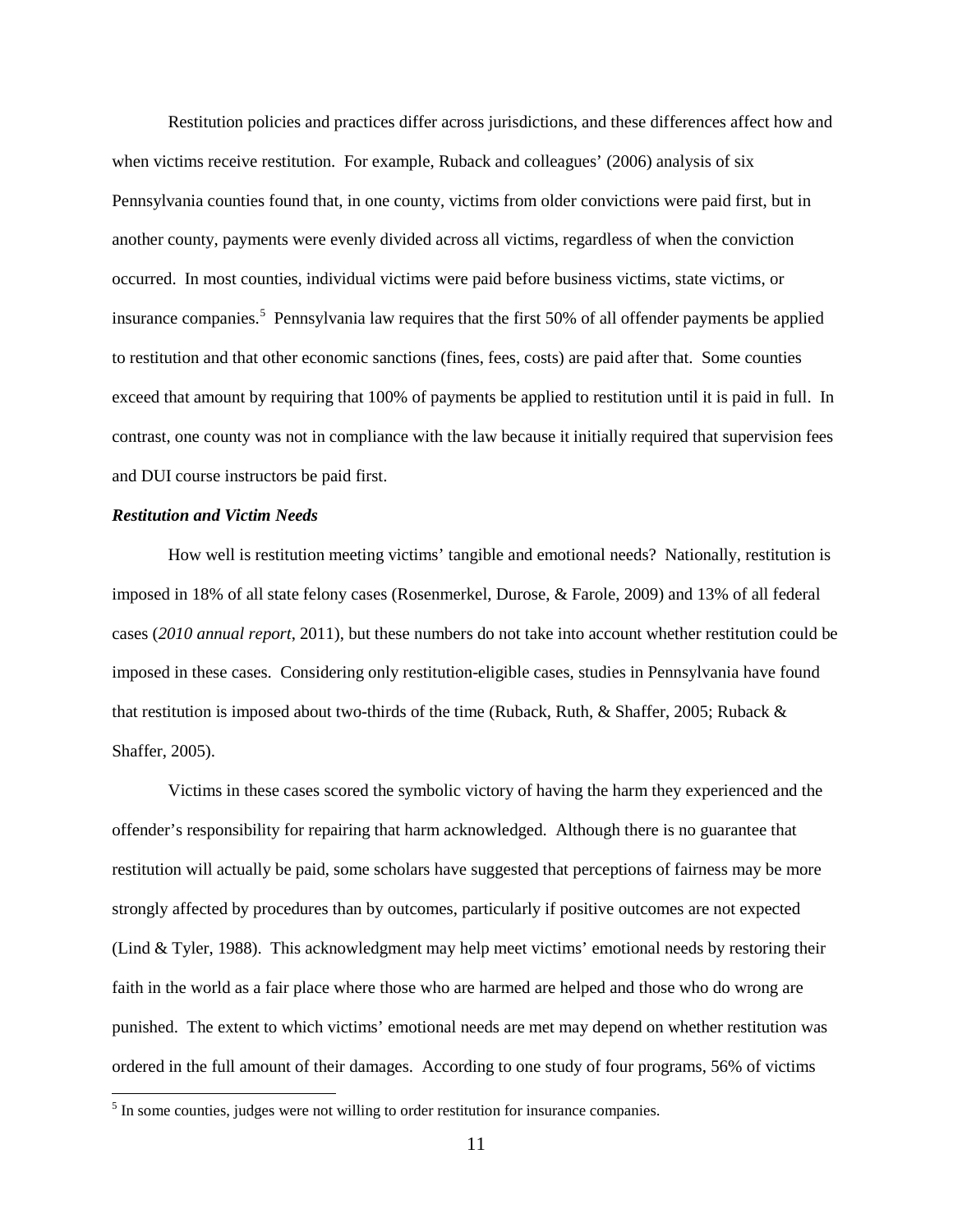reported that the amount of restitution ordered fell short of covering their losses [\(Davis, Smith, &](#page-23-7) [Hillenbrand, 1992\)](#page-23-7). Victims who receive orders of restitution that are lower than their reported damages may feel that the harm they experienced was not fully acknowledged.

When making decisions about restitution amounts, judges may be considering the offender's ability to pay, items may be devalued, or judges may feel that victims failed to demonstrate the full extent of their damages. Taken together, these considerations lead to significant variability in the amounts of restitution ordered. For example, one survey of victims who received orders of restitution found that the amounts ordered ranged from \$0 (some victims did not recall restitution being ordered) to over \$61,000, with a mean of over \$7,000 and a median of \$500 [\(Ruback, et al., 2008\)](#page-26-2).

Because restitution is ordered only after an offender is convicted, it generally does meet victims' tangible needs at the time they most need it. Even if ordered, victims often believe that the amount awarded does not cover their losses [\(Davis, et al., 1992\)](#page-23-7). Furthermore, once restitution is ordered, there is no guarantee that it will be paid soon, if at all. For example, since its inception in 2004, Vermont's Restitution Unit has an overall collection rate of only 24% (*[Making restitution real: Five case studies on](#page-24-5)  [improving restitution collection](#page-24-5)*, 2011). Ruback and colleagues' [\(2006\)](#page-26-5) study of six Pennsylvania counties found that two to four years after conviction, the average percentage of restitution paid ranged from 34% to 74%. They surveyed victims from two of the six counties and found that 24% of restitution orders were paid in full, 28% were partially paid, and 48% had not received any restitution payments [\(Ruback, et al., 2008\)](#page-26-2). It is no surprise, then, that one study found that only 37% of victims were satisfied with the timeliness of restitution payments and only 33% were satisfied with the amount paid to date [\(Davis, et al., 1992\)](#page-23-7).

## *Restitution and Justice for Victims*

Restitution attempts to address both victims' tangible needs, by reimbursing them for crimerelated costs, and their emotional needs, by acknowledging that they were harmed and deserving of reparation. The hope is that by meeting victims' needs in this way, they will be more satisfied and therefore more likely to cooperate with the criminal justice system in the future. The findings presented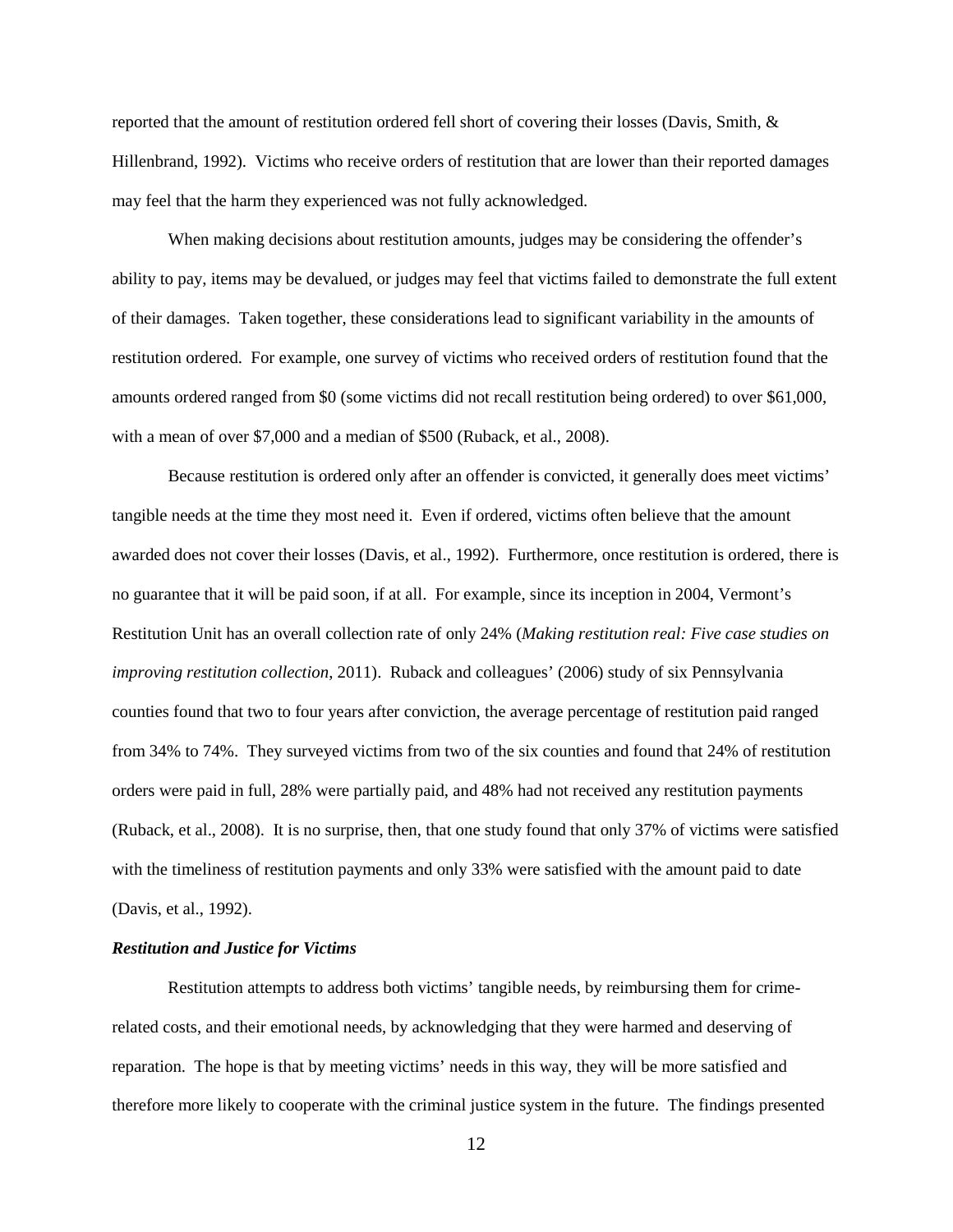above show that many victims receive at least some restitution. If the restitution process is unsuccessful, however, victims may perceive it as a second victimization. For example, victims may feel re-victimized if they are not kept informed about the process or if they expect restitution, only to have it not ordered, not ordered in the amount they requested, or not paid (in full or at all). The promise of restitution may artificially raise victims' hopes that the harm done to them will be repaired. For elderly victims, restitution recovery is one of the primary problems they face [\(Nerenberg, 2000\)](#page-25-8).

If restitution is going to help victims, it is important that they have input in the process and be kept informed, especially if their tangible needs may not be met. Although prioritizing victim input is not a new goal [\(e.g., President's Task Force on Victims of Crime, 1982\)](#page-25-0), it is a goal that is not always met. For example, one study found that only 27% of victims felt the court took their estimation of losses into account when determining the amount of restitution [\(Ruback, et al., 2006\)](#page-26-5). In an earlier study of four programs, 91% of victims thought it was important to provide information about their loss before restitution was determined, but only 52% had been asked to do so [\(Davis, et al., 1992\)](#page-23-7). The extent to which victims are being kept informed is even worse. Davis and colleagues [\(1992\)](#page-23-7) reported that 52% of victims were contacted by someone in the criminal justice system after the award was made; 77% of those were informed of the amount of the award, and 40% were informed of when to expect restitution payments and who to contact for questions. Only 19% of victims in their study believed they were wellinformed about restitution [\(Davis, et al., 1992\)](#page-23-7). Ruback and colleagues [\(2008\)](#page-26-2) also found that most victims did not feel they were kept up to date about restitution (49% strongly disagreed and 11% disagreed that they were kept up to date). Furthermore, victims reported contacting court and victim witness staff about restitution more often than they were contacted by those entities.

The low levels at which victims are being kept informed may have implications for how well victims understand the restitution process. For example, in a study of 238 victims, all of whom had had restitution imposed, only 62% recalled restitution being ordered in their case [\(Ruback, et al., 2008\)](#page-26-2). Victims also reported that they did not understand the restitution process; on a 7-point scale of understanding, the mean was below the midpoint [\(Ruback, et al., 2008\)](#page-26-2). Almost a quarter of respondents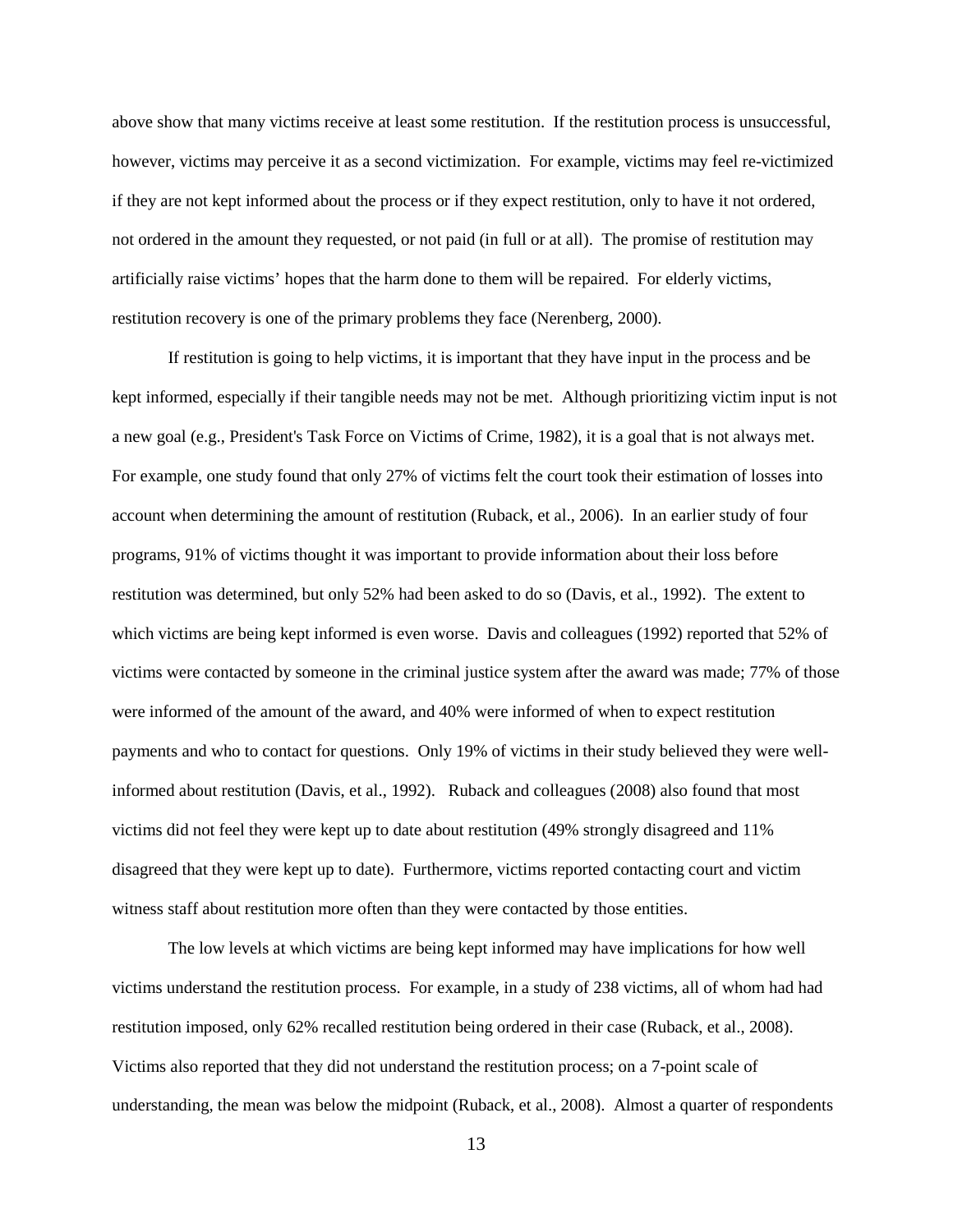(23%) reported that they did not know who had determined the amount of restitution owed to them [\(Ruback, et al., 2006\)](#page-26-5), reinforcing the idea that levels of understanding are low.

Given victims' low levels of input, information, and understanding, how do they view the restitution process? Ruback and colleagues [\(2006\)](#page-26-5) found that 71% of victims thought the procedures used to determine the amount of restitution were fair and 56% were satisfied with the amount of restitution ordered in their case. Those who understood the restitution process better were more likely to see the process and outcome of restitution as fair [\(Ruback, et al., 2008\)](#page-26-2). Similarly, Davis et al. [\(1992\)](#page-23-7) found that victims were more satisfied with the restitution process when they felt they were well-informed and were given someone to contact with questions. These studies highlight the importance of two goals the victims' rights movement has pushed for: victims being involved and informed. Ensuring that victims are involved in and informed about the process may help address victims' emotional needs by returning to them some control over their outcomes. Nevertheless, in cases where victims receive no restitution, there is a lingering concern that "for many victims restitution becomes a hollow promise" [\(Davis, et al., 1992,](#page-23-7)  [p. 746\)](#page-23-7).

Restitution is important not only because of its ability to meet victims' tangible needs, but also because it may lead to greater victim satisfaction with the criminal justice system and therefore greater willingness to report future crimes to the police. Consistent with this rationale, a survey study of victims found that payment of restitution and understanding of the restitution process increased victims' willingness to report crimes in the future [\(Ruback, et al., 2008\)](#page-26-2).

## *Victims' Needs beyond Restitution*

Restitution is positively related to satisfaction with the offender's sentence and with the criminal justice system, especially if the percentage paid of the amount owed is higher [\(Davis, et al., 1992;](#page-23-7) [Erez &](#page-23-8)  [Tontodonato, 1992\)](#page-23-8). Although the financial outcomes victims receive are important, victims' perceptions of how fairly they were treated may be more strongly affected by the procedures they underwent than by the outcomes they received (Lind  $&$  Tyler, 1988). That is, procedural justice may matter more than distributive justice to victims. Distributive justice refers to the perceived fairness of decision outcomes.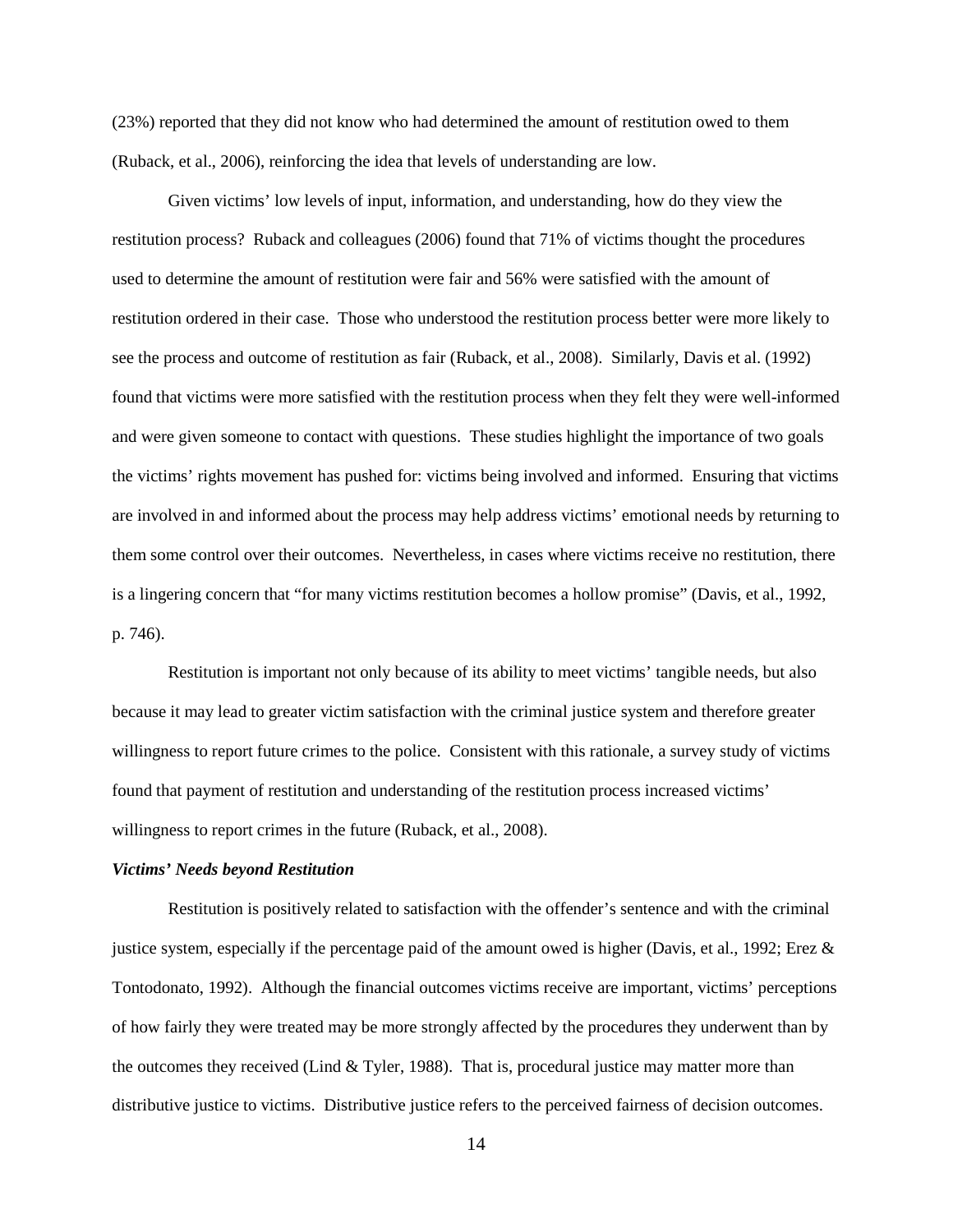In the context of victims, fair outcomes are those that respond to the victim's needs: people with greater need should receive higher outcomes [\(Leventhal, 1980\)](#page-24-9). Thus, outcomes should be greater (e.g., restitution should be more likely to be ordered, the amount of restitution ordered should be higher) for victims who suffer greater financial loss, physical injury, or psychological harm as a result of their victimization. And, outcomes should be particularly high for poor victims, who have fewer resources with which to deal on their own with financial loss, physical injury, and psychological harm. In contrast, procedural justice refers to the perceived fairness of the procedures used to determine decision outcomes. Procedural justice is enhanced when victims are given voice during the decision making process and influence over the outcome [\(Thibaut & Walker, 1975\)](#page-27-6). Thus, crime victims are more likely to believe that procedures are fair when they feel that prosecutors and judges consider their views during plea bargaining and sentencing [\(Erez & Tontodonato, 1992\)](#page-23-8).

Procedural justice is important because it signifies that people are valued by the groups to which they belong and by the authority figures who are responsible for enacting the procedures [\(Tyler & Lind,](#page-27-7)  [1992\)](#page-27-7), values that are demonstrated in terms of three factors: standing (i.e., being treated with dignity and respect), trust (i.e., concern for the individual's needs and the authority's intention to act fairly), and neutrality (i.e., honesty, the absence of bias, and informed decision making based on the facts). Consistent with these notions of the importance of procedural justice, evidence suggests that victims are more interested in being treated with dignity and respect than in influencing the sentencing decision [\(Shapland, 1984;](#page-26-7) [Shapland, et al., 1985;](#page-27-2) [Wemmers, Van der Leeden, & Steensma, 1995\)](#page-28-1). Procedural justice is also important because perceived procedural fairness affects how people react to their outcomes, a phenomenon known as the fair process effect. This effect, which occurs when people do not have information about others' outcomes, suggests that victims may view negative outcomes (e.g., nonpayment of restitution) more favorably if those outcomes were at least the result of fair procedures [\(Van den Bos,](#page-28-2)  [Lind, Vermunt, & Wilke, 1997\)](#page-28-2).

In addition to distributive justice and procedural justice, two other types of justice (interpersonal justice and informational justice) are relevant to understanding how crime victims cope with their distress.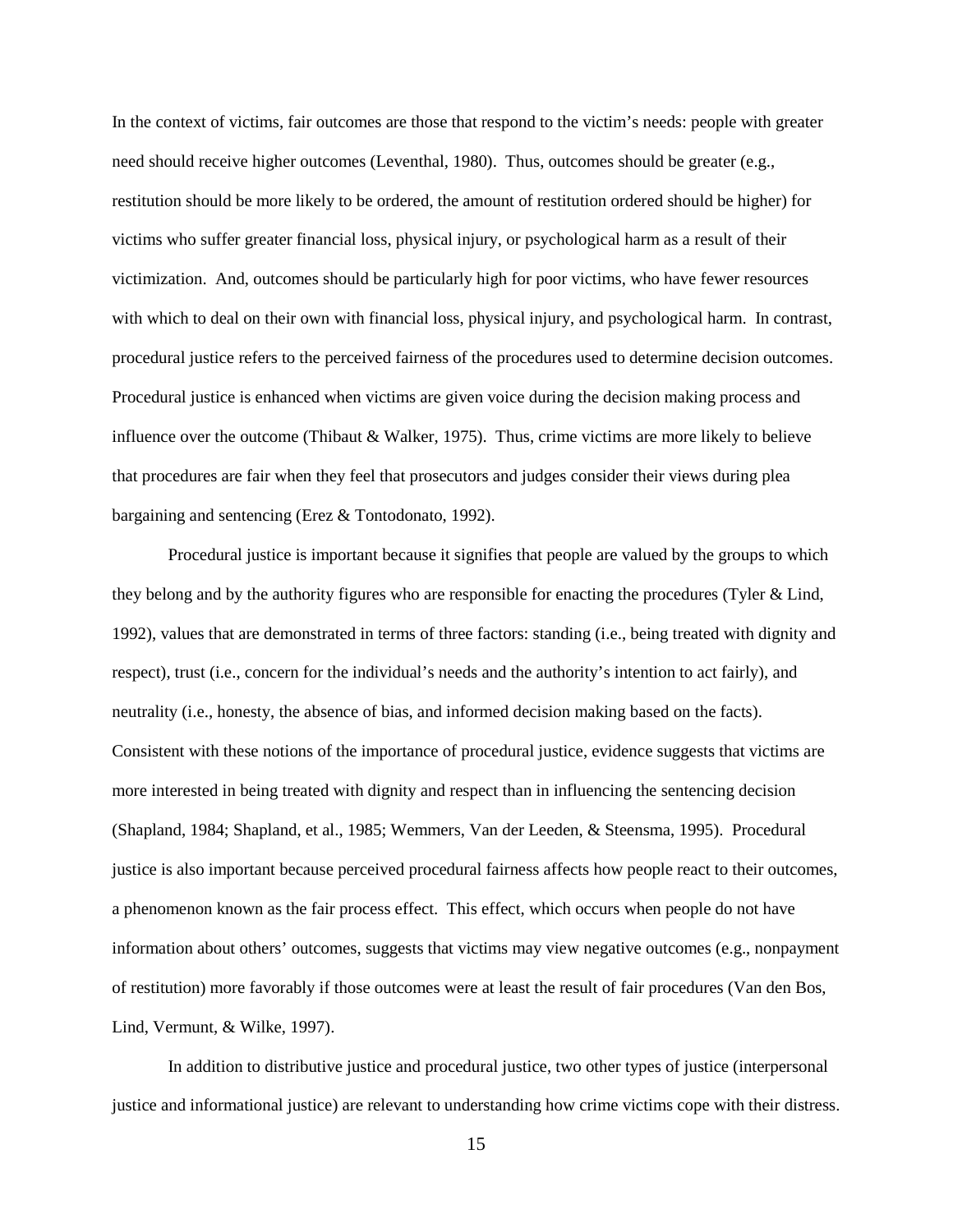Interpersonal justice refers to the extent to which people are treated with respect and sensitivity, including displays of empathy and concern for the individual [\(Greenberg, 1993\)](#page-23-9). Thus, victims are probably more likely to feel that they were treated fairly when police, victim advocates, prosecutors, and judges acknowledge the social, economic, and psychological impact of the crime on the victim. Consistent with this idea, Ruback et al. [\(2008\)](#page-26-2) found that victims were more satisfied with the criminal justice agents they encountered earlier in the criminal justice system (e.g., the police) because these agents were more likely to listen to their ideas and opinions than were agents encountered later in the criminal justice system (e.g., the probation officer).

Informational justice refers to whether individuals receive complete and truthful explanations of the decision-making process. It also encompasses the validity of the information provided as the basis for decision-making (i.e., information that is verifiably correct and thus worthy of use in decision-making). Informational justice is greater when victims have sufficient information about the criminal justice process (i.e., about how the criminal justice system operates and about the victim's role at each stage of the process) and about the resources available to them (i.e., about victim compensation, restitution, and the availability of victim/witness assistance programs). Informational justice is important because it plays an important role in victims' perceptions of the criminal justice process. For example, Shapland et al. [\(1985\)](#page-27-2) found that although most victims were satisfied with the police at the time of their initial meeting, their satisfaction declined over the course of the criminal justice process, in large part because of the lack of information they received about what was happening in their case.

For two reasons, research on distributive, procedural, interpersonal, and informational justice suggests that priority should be given to victims' informational and emotional needs. First, because most victims will not receive restitution, they are likely to judge the fairness of their involvement based on the way they are treated, that is, on procedural, interpersonal, and informational concerns rather than on outcomes (distributive justice). Second, informational support may be especially important because it is necessary for victims to learn about the rights and services available to them.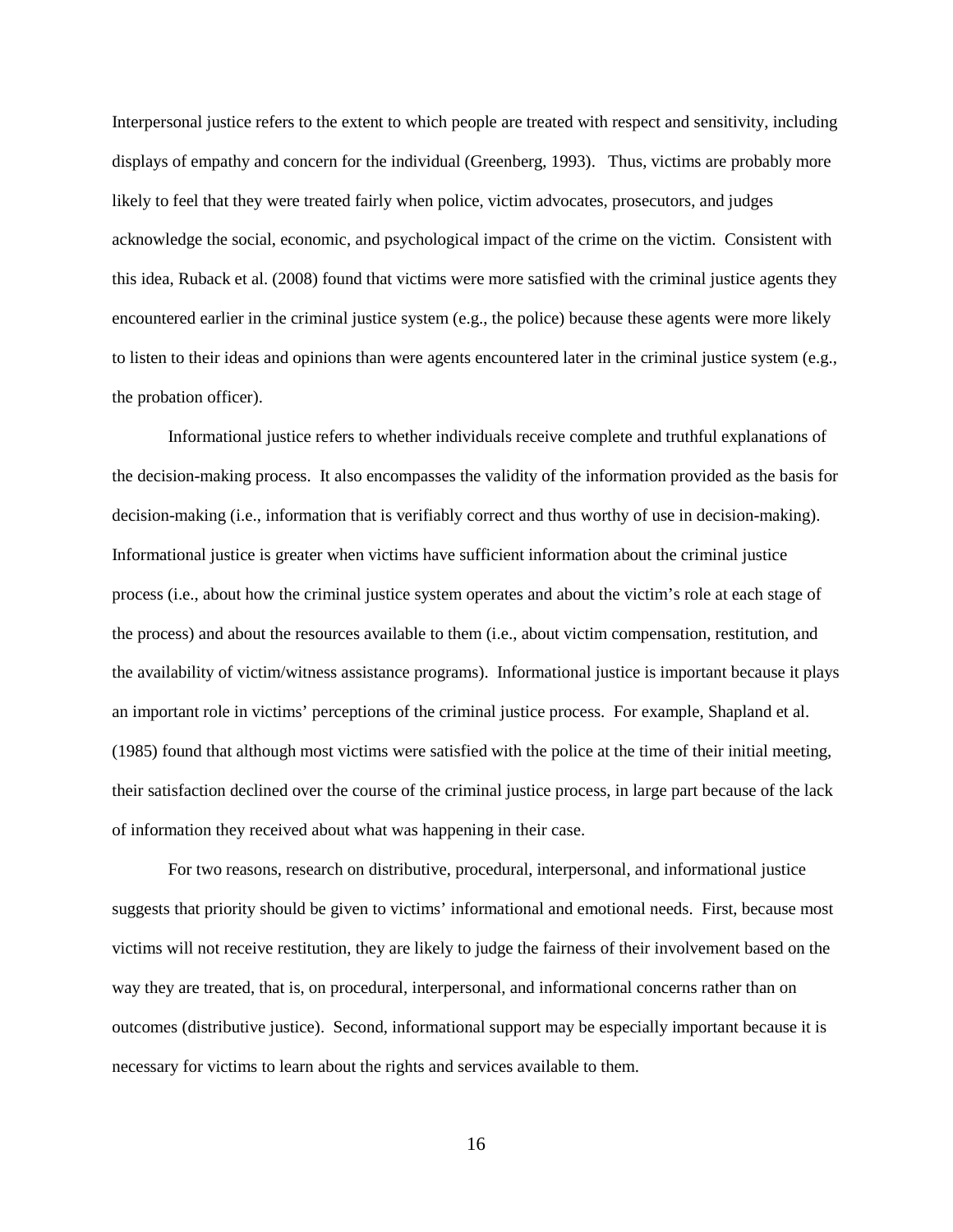#### **Discussion**

The United States has seen almost universal adoption of restitution; it has transitioned from a voluntary to a mandatory or presumptive sanction on offenders [\(OVC, 1998\)](#page-25-6). Despite these advances, it seems that restitution has fallen short of expectations. Over the decades, many of the issues of implementation have persisted and many of the complaints of victims are the same. The criminal justice system still struggles with issues of imposition (e.g., even when mandatory, in many cases restitution still is not imposed) and collection (e.g., in spite of even targeted specialized efforts, rates of collection fall far below 100%), which means that even delayed satisfaction of victims' tangible needs is often incomplete. Simply put, many victims are not getting reimbursed for their financial losses. If financial losses remain unmet, this may increase stress for victims and make it difficult for them to address their emotional needs resulting from the crime.

Even given shortfalls in meeting tangible needs, restitution still holds the potential to meet victims' emotional needs by seeking their input, keeping them informed, and treating them fairly. There continue to be issues of limited victim inclusion in the process and a lack of information flow. Victims are often not told of the options for financial relief, are not kept up to date on the process, and feel that their input was not heard. All of this can reinforce a feeling of powerlessness, which does not help meet a victim's emotional needs and may even make those needs worse.

#### *Victims and Criminal Justice Solutions*

The criminal justice system may not be the best option for meeting victims' needs. The danger of victims relying on the criminal justice system is that efforts to meet their needs may be co-opted by the system's emphasis on efficiency of case processing and sanctioning of offenders. For example, factors related to how the criminal justice system operates, such as how long the judge and prosecutor have worked together [\(Haynes, Ruback, & Cusick, 2010\)](#page-23-10), affect the imposition of restitution. The potential of restitution to help victims is compromised because it is rarely a stand-alone sanction (i.e., it is often combined with probation or incarceration) or even the only economic sanction an offender is ordered to pay. Instead, it is often one of many economic sanctions an offender must pay [\(Harris, et al., 2010;](#page-23-3)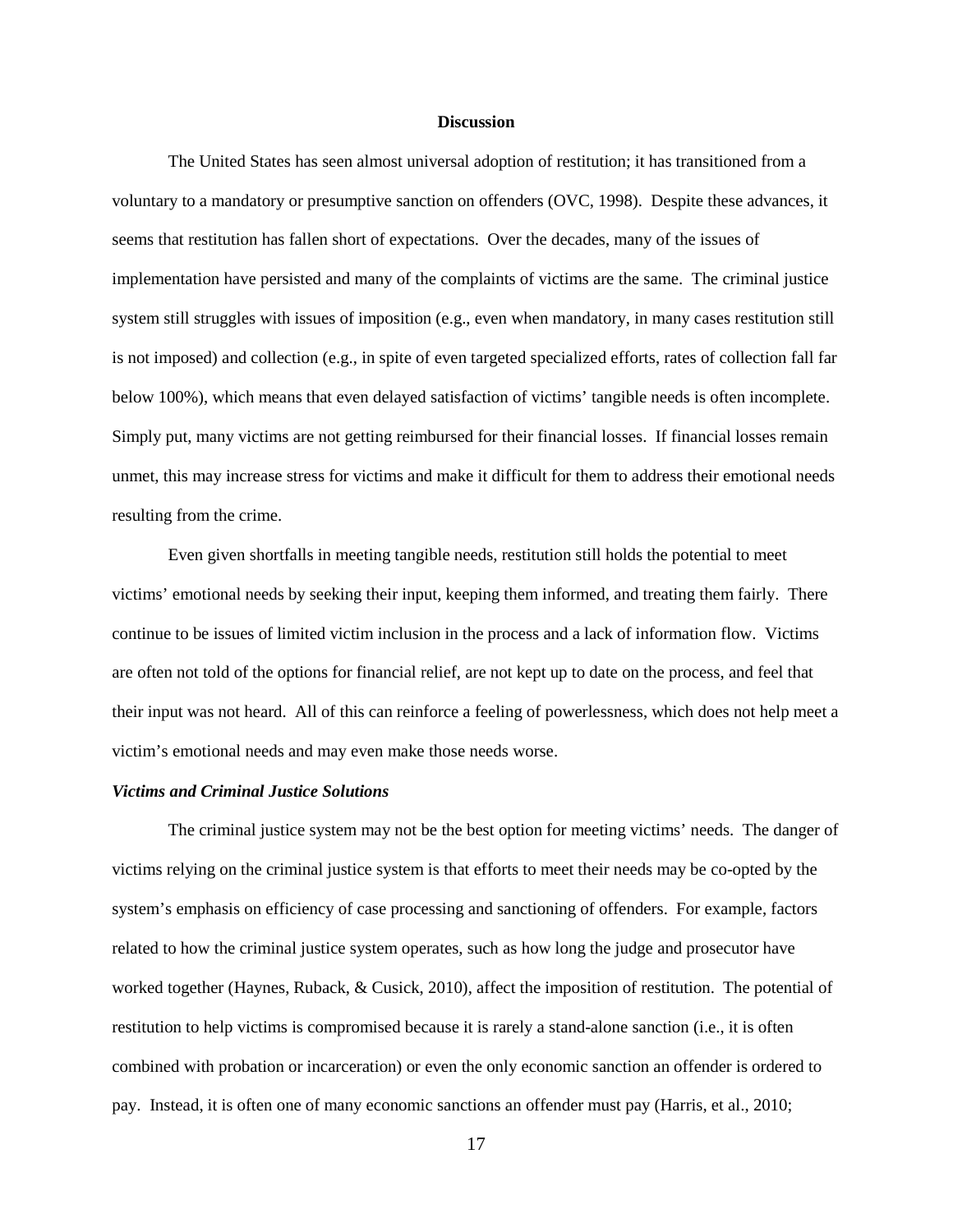[Ruback & Clark, 2010\)](#page-26-8), potentially lessening the likelihood that restitution will be paid. From our research collecting data in six counties, we cannot recall a conversation with those responsible for collecting restitution about any efforts to keep victims informed beyond sending payments out to them. In major part, this failure is probably because restitution was rarely collected separately from other economic sanctions and because collection and payment were typically handled by probation and court staff as one of their many responsibilities (with collection and payment not being the primary one).

What all of this suggests is that it is unlikely that the criminal justice system can meet victims' needs, particularly their emotional needs. It is, after all, the *criminal* justice system, with a primary focus on offenders. Once initiated, the criminal justice process is almost entirely out of the victim's control. Engaging with the criminal justice system via restitution may amplify victims' loss of control, rather than helping them regain a sense of control. An unsatisfactory outcome may also reinforce the idea that the world, via the criminal justice system, is not a fair place. After all, if it was fair, the state (in this case, the criminal justice system) would repair the harm done to its citizens. This raises concerns about the potential for negative consequences for victims. Victims of crime are more likely to develop substance abuse problems, post-traumatic stress disorder, depression, anxiety, and a host of other adverse mental health outcomes. When victims cannot restore a sense of control, a view of the world as a fair and just place, and a sense of self-worth, there is increased likelihood that these negative consequences can be more severe and last longer [\(Janoff-Bulman & Frieze, 1983\)](#page-24-10). These are also individuals at increased risk for revictimization [\(Shaffer & Ruback, 2002\)](#page-26-9). But if their experiences with restitution or victim compensation were negative, they may be less likely to call the police in future victimizations. Although individuals in the system may respond in a way that is supportive of and helpful to victims, this does not mean depending on the criminal justice system to meet victims' needs is a good idea.

Despite well-intentioned reforms, restitution is not meeting victims' tangible needs because victims often do not know these programs exist and because there are restrictions on both victims' eligibility and offenders' ability to pay. The situation is not hopeless, however, as research suggests that victims care greatly about both the way they are treated and their outcomes. Thus, it may be more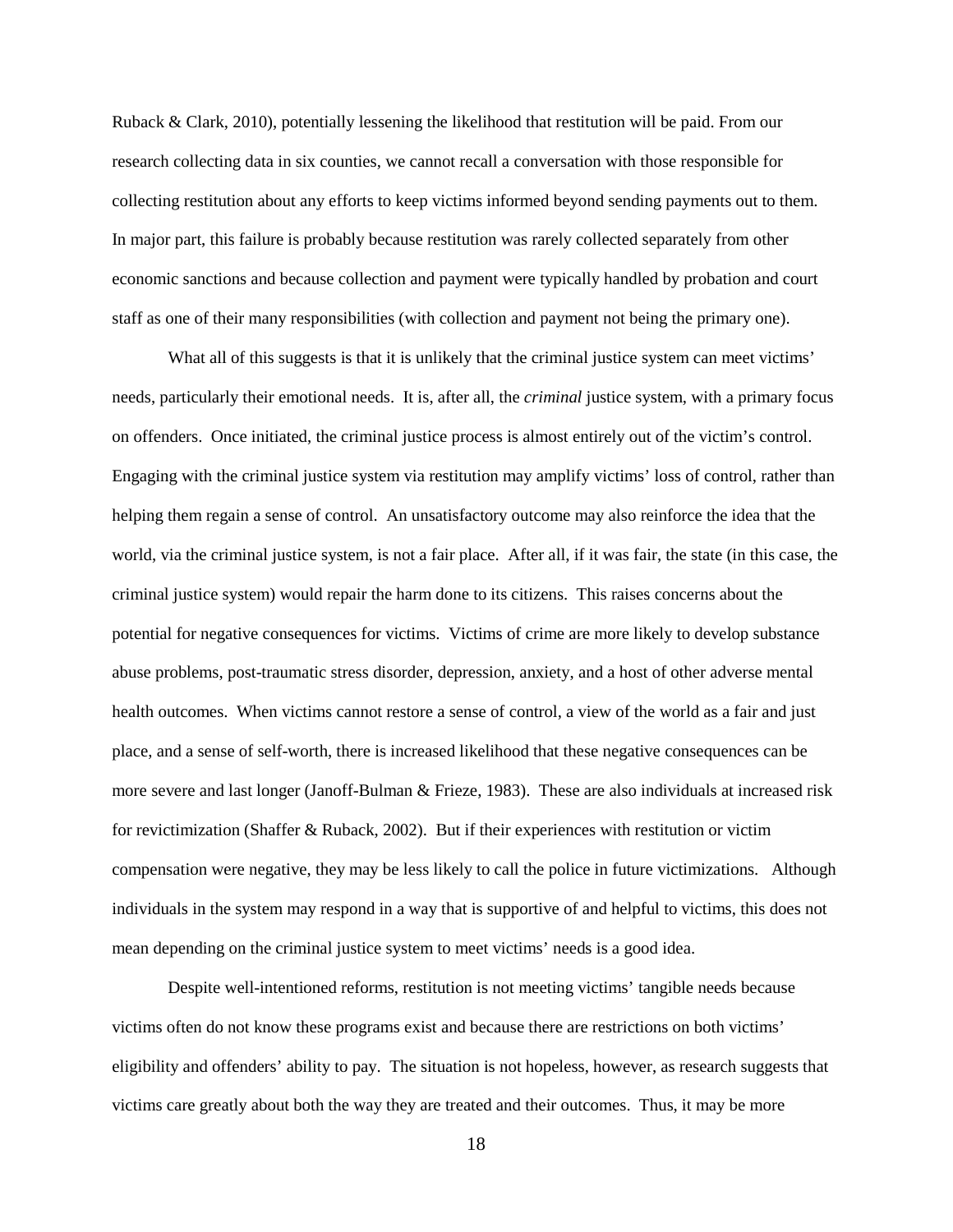important for victim services to focus on victims' emotional and informational needs. However, this is not to say that the tradeoff between tangible and emotional support is equal. The point is that when victims' tangible needs are not met, emotional and informational support may be most important for helping victims make sense of their outcomes.

Restorative justice practices are based on the belief that crime is about harm and the justice process is about repairing that harm in a way that balances the needs of the victim, the community, and the offender [\(Bazemore & Umbreit, 1999;](#page-23-11) [Van Ness, 1990\)](#page-28-3). Because restitution emphasizes helping compensate victims for their losses and helping offenders learn the extent of the harm they caused and assume responsibility for repairing that harm, it is consistent with the goals of restorative justice. Restorative justice includes both a formal process, administered by the government, and an informal process, administered by the community. The formal process focuses on accountability and reparation, whereas the informal process focuses on moving beyond restoration [\(Van Ness, 1990\)](#page-28-3). The combined processes may offer a better way for both criminal justice professionals and clinicians to meet victims' informational, emotional, and tangible needs. Restorative justice approaches are particularly important because evidence suggests that they perform better than conventional justice approaches at reducing harm to victims. For example, face-to-face restorative justice conferences are associated with an increased likelihood that victims will receive an apology and that they will perceive it as sincere. Furthermore, evidence suggests that victims prefer an apology over other outcomes such as money or vengeance [\(Sherman et al., 2005\)](#page-27-8). Restorative justice conferences are also associated with reductions in posttraumatic stress symptoms [\(Strang et al., 2006\)](#page-27-9).

## *Possible Reforms*

The Restitution in Pennsylvania Task Force [\(2013\)](#page-25-9) made several suggestions about how to ensure that victims are awarded restitution and that offenders pay the amounts ordered. To make it easier for judges to understand the law and to issue restitution orders, the Task Force suggested that the State develop a toolkit for judges that clarifies and standardizes policies regarding the imposition of restitution, investigates the possibility of suspending state driver's licenses for offenders who do not pay, creating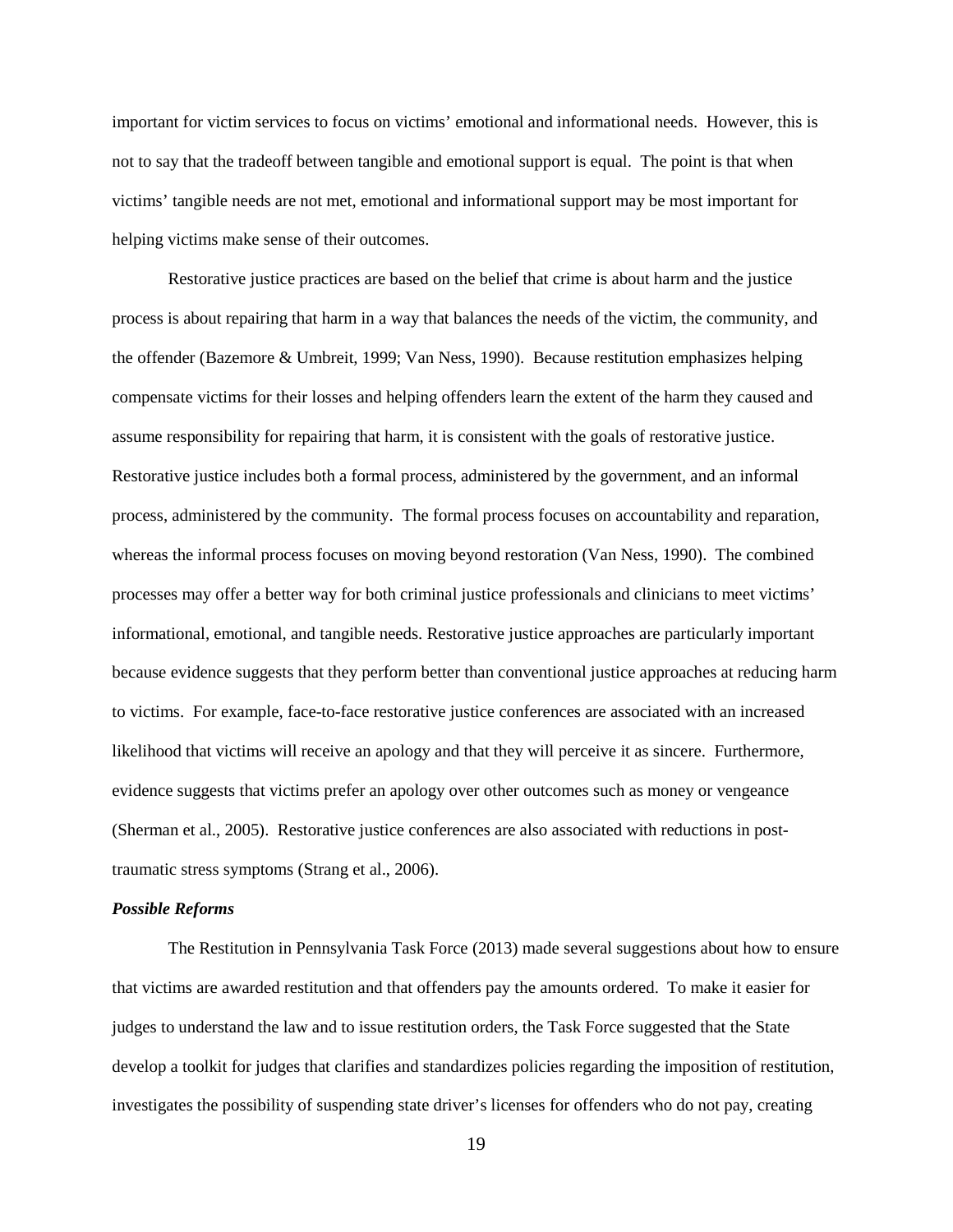restitution funds and restitution programs to reimburse crime victims for their economic losses, mandating Clerks of Court to file civil judgments when a case balance exceeds \$1,000, increasing means to collect restitution by directly taking money from the offending (e.g., attaching wages, attaching IRS refunds) or inducing the offender to pay through threats to restrict travel, limit eligibility for public assistance, and file contempt of court proceedings.

One problem with disbursing money to victims is that they are sometimes difficult to locate if they have moved. The Restitution in Pennsylvania Task Force [\(2013\)](#page-25-9) recommended the establishment of a web-based system by which victims could easily update their contact information relating to the restitution order. The Task Force also recommended, based on surveys of victims [\(Ruback, et al., 2008\)](#page-26-2), that victims be provided with more information about what restitution is and how it is imposed, collected, and distributed.

## *Directions for Future Research*

Although restitution programs have been operating for decades, research on them is sparse and much of it focuses on offenders, underscoring the minor role these programs and victims play in the criminal justice system. The lack of research limits the field's ability to understand how well these programs are working, both for victims and for the criminal justice system more generally. For two reasons, future research should examine how best to implement restitution. First, restitution benefits offenders by promoting a sense of responsibility and accomplishment, thereby reducing their risk of recidivism. Second, restorative justice practices, like restitution, perform better than conventional justice practices at reducing harm to victims.

Research is also needed to examine the effects of restitution on outcomes such as fear, anxiety, post-traumatic stress disorder, depression, substance abuse, and re-victimization. For example, how do victims' perceptions of fairness (of their outcomes, of the process, of the way they were treated, and of the information they were given) affect these other outcomes? How does the extent to which victims' needs are met (e.g., whether or not restitution is paid in full) affect these outcomes? How important is the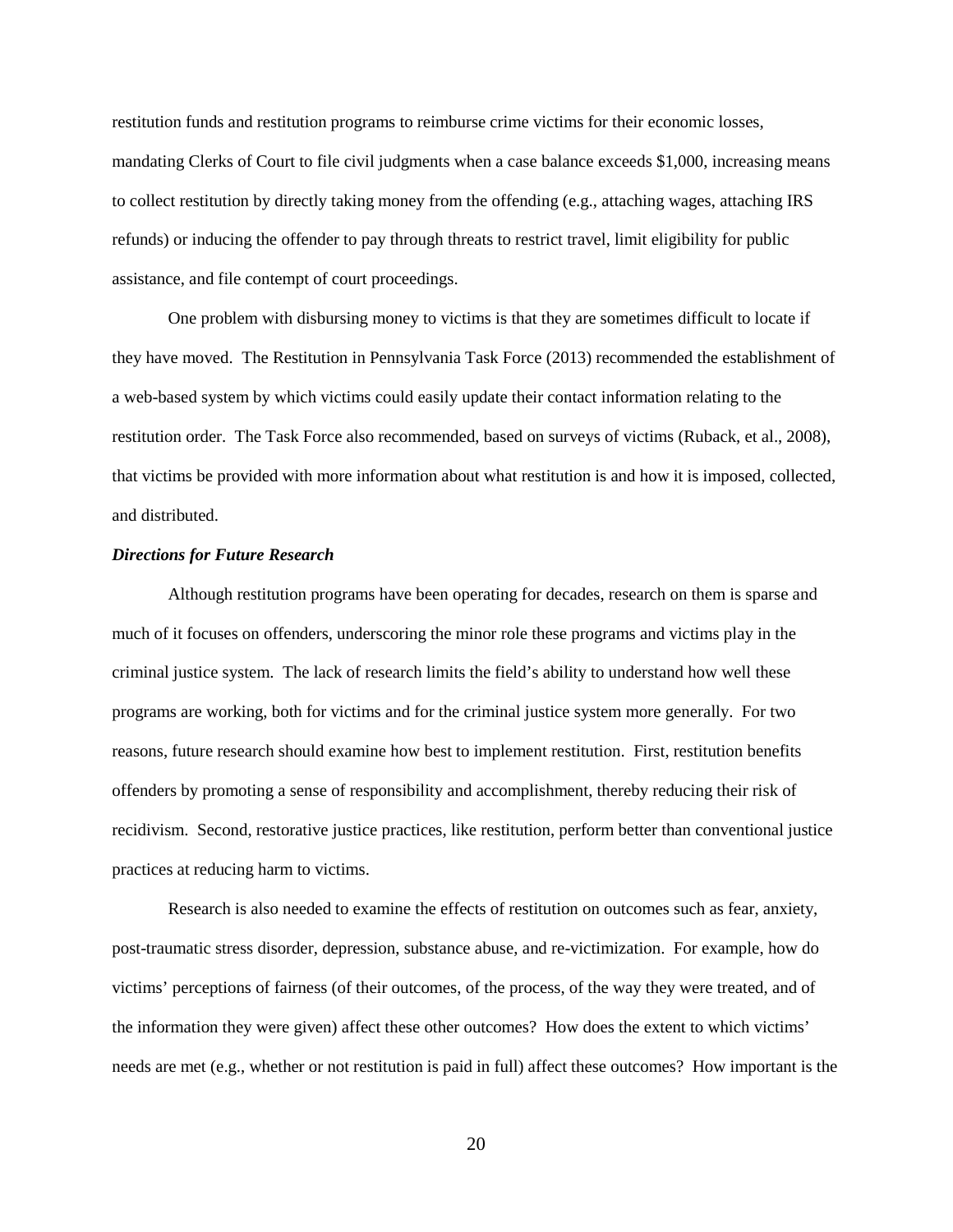speed with which victims' needs are met? Ideally these types of questions would be investigated via prospective, longitudinal designs.

Mental health professionals should also evaluate the effects of restitution on mental distress, pain, and suffering. For example, how does addressing victims' tangible needs affect victims' emotional needs? Are victims who do not receive restitution worse off than those who do? If the answer is no, mental health professionals may do a greater service by focusing on victims' informational and emotional needs. Rather than relying on the criminal justice system to meet victims' needs, mental health professions should also assess how best to serve victims when their tangible needs are met but their emotional needs are not, versus when their emotional needs are met but their tangible needs are not. Although mental health professionals may be better equipped to handle the first kind of case, they may be able to accommodate the second kind of case by meeting victims' informational needs. For example, they may be able to provide victims with information about non-criminal justice related sources of financial support.

Finally, future research should consider whether restitution should be expanded. In other words, are the restrictions on eligibility and award amounts justified? While expanding restitution may be difficult because offenders often do not have the ability to pay, expanding compensation is more feasible as some states have a surplus of these funds [\(Newmark & Schaffer, 2003\)](#page-25-10).

## *Conclusion*

Integrating victim-focused services into an offender-focused system is a challenge. Restitution does not need to be abandoned as a source of support, but it does need to be improved, especially in terms of communicating information to victims [\(Davis, et al., 1992;](#page-23-7) [Ruback, et al., 2008\)](#page-26-2). Victims need to be informed promptly about restitution, including the details about what is required of them and what they should expect from the process. Communication may be facilitated by locating victim-witness services within courthouses and integrating those services within prosecutors' and probation offices [\(Ruback &](#page-26-3)  [Shaffer, 2005\)](#page-26-3).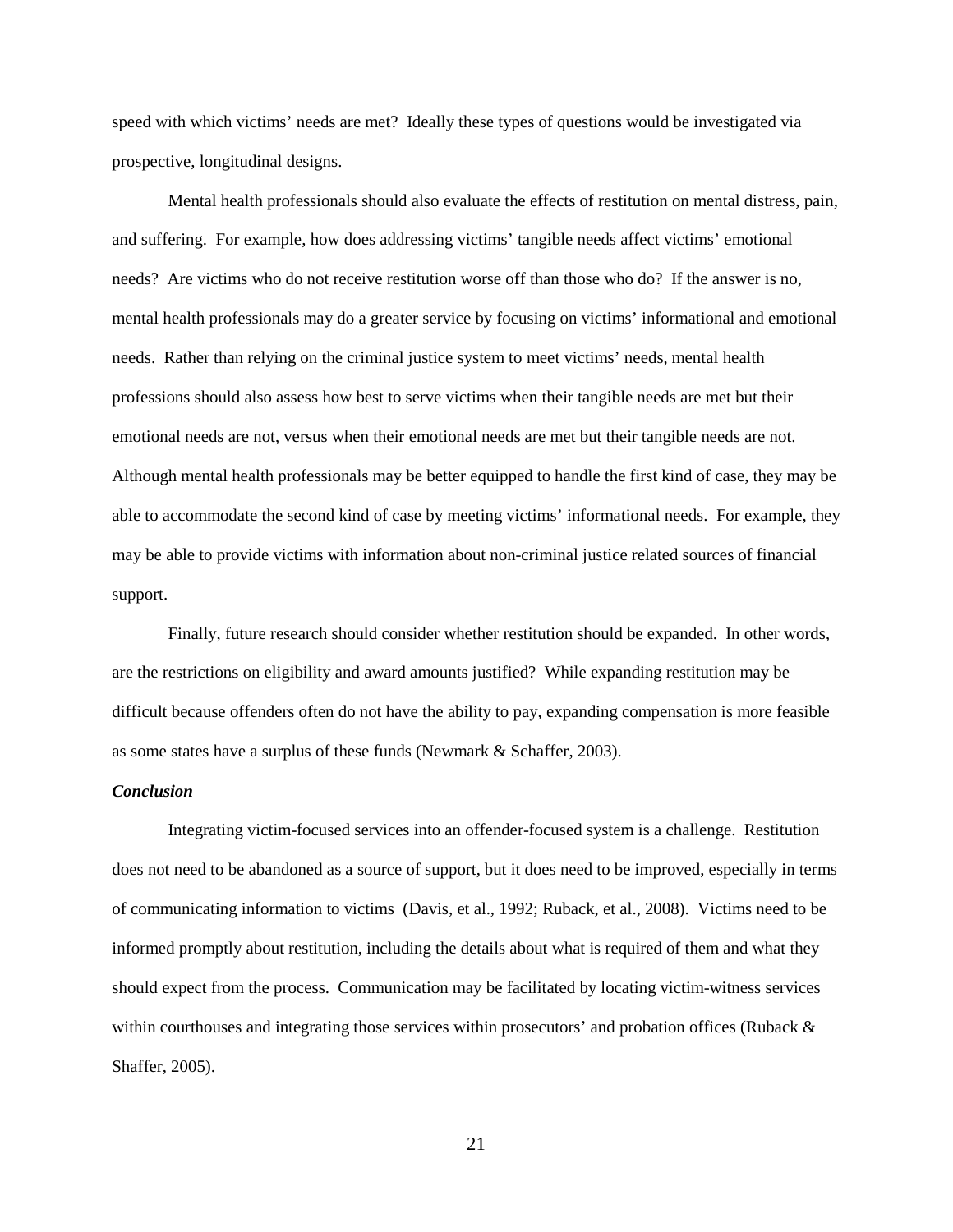One challenge that both criminal justice and mental health professionals must face is how to balance providing honest and realistic assessments of the process of applying for restitution and the likelihood of payment without discouraging victim participation. To help address that challenge, efforts to increase the amount and timeliness of payment are needed. However, the challenge for offenders is that, in many cases, they simply cannot afford to pay restitution, particularly in a timely manner. One solution to this problem may be to expand victim compensation programs so that the state assumes responsibility for the offender's restitution.

As efforts to improve compensation and restitution move forward, it may be helpful to think of less traditional approaches. Our focus here was on traditional criminal justice programs, but evidence suggests that rates of restitution payment may be higher in restorative justice programs [\(Latimer,](#page-24-11)  [Dowden, & Muise, 2005\)](#page-24-11). Although research in this area is plagued by issues of sample selection bias (i.e., because participation in restorative justice programs is limited to specific subgroups of offenders and victims), restorative justice programs are capable of providing informational support (i.e., by discussing the criminal justice process and the rights and services available to victims), emotional support (i.e., by acknowledging the harm they experienced and giving them the opportunity to be heard), and tangible support (i.e., restitution). Thus, criminal justice and mental health professionals may do better to focus on these programs than on compensation or restitution alone.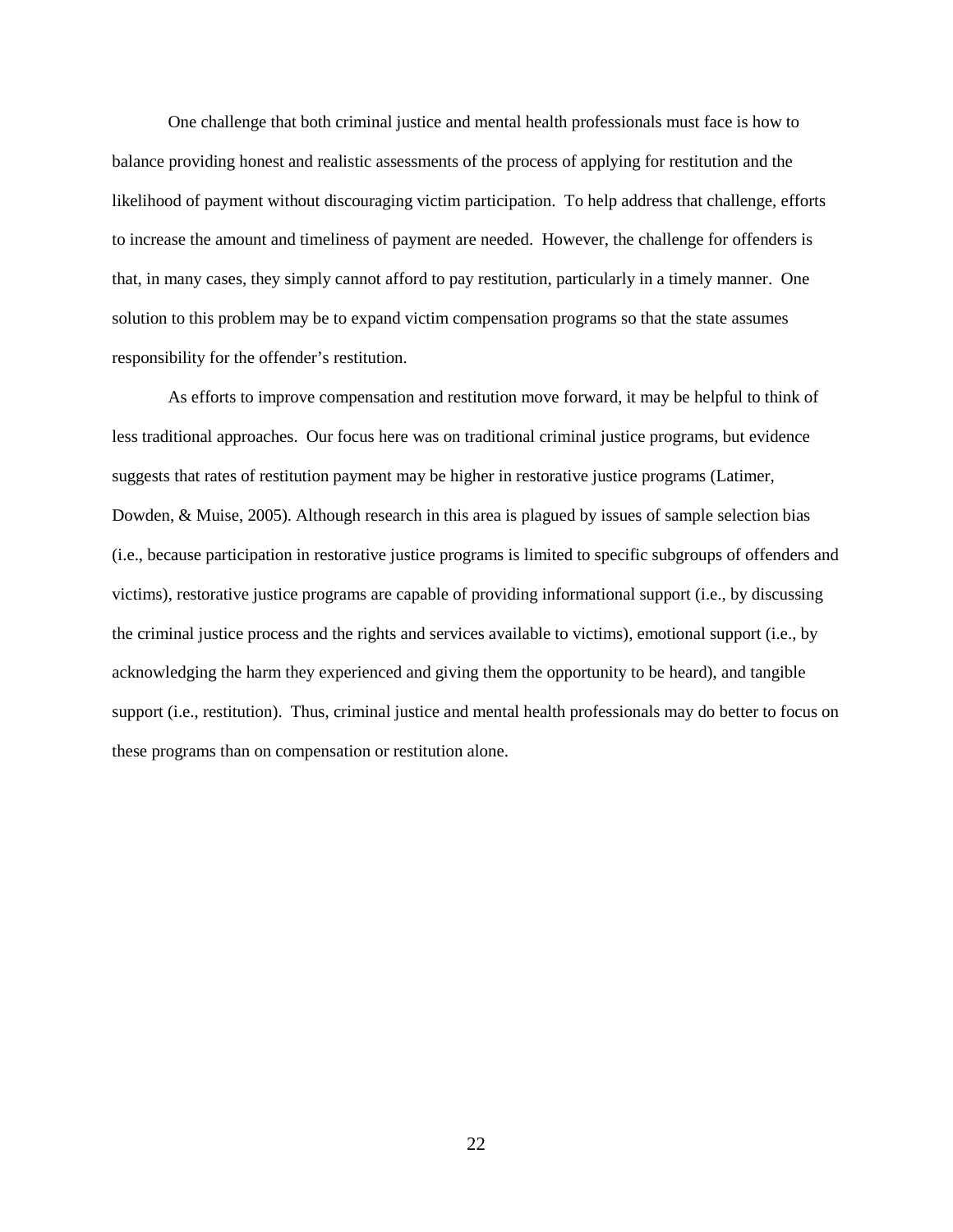#### **References**

<span id="page-23-6"></span>*2010 annual report*. (2011). Washington, D.C.: United States Sentencing Commission.

<span id="page-23-11"></span>Bazemore, G., & Umbreit, M. (1999). *Conferences, circles, boards, and mediations: Restorative justice and citizen involvement in the responses to youth crime*.

<span id="page-23-0"></span>Cohen, M. A. (2005). *The costs of crime and justice*. New York: Routledge.

- <span id="page-23-7"></span>Davis, R. C., Smith, B., & Hillenbrand, S. (1992). Restitution: The victim's viewpoint. *The Justice System Journal, 15*(3), 746-758.
- <span id="page-23-4"></span>Dickman, M. (2009). Should crime pay? A critical assessment of the Mandatory Victims Restitution Act of 1996. *California Law Review, 97*, 1687-1718.
- <span id="page-23-8"></span>Erez, E., & Tontodonato, P. (1992). Victim participation in sentencing and satisfaction with justice. *Justice Quarterly, 9*(3), 393-417.
- <span id="page-23-5"></span>Farrington, D. P., & Welsh, B. C. (2005). Randomized experiments in criminology: What have we learned in the last two decades? *Journal of Experimental Criminology, 1*, 9-38.

<span id="page-23-2"></span>Fees & fines. (2011). Retrieved June 9, 2011, from [http://www.brennancenter.org/content/section/category/fees\\_fines](http://www.brennancenter.org/content/section/category/fees_fines)

- <span id="page-23-1"></span>Goodkind, J. R., Gillum, T. L., Bybee, D., & Sullivan, C. M. (2003). The impact of family and friends' reactions on the well-being of women with abusive partners. *Violence Against Women, 9*(3), 347- 373.
- <span id="page-23-9"></span>Greenberg, J. (1993). Stealing in the name of justice: Informational and interpersonal moderators of theft reactions to underpayment inequity. *Organizational Behavior and Human Decision Processes, 54*, 81-103.
- <span id="page-23-3"></span>Harris, A., Evans, H., & Beckett, K. (2010). Drawing blood from stones: Legal debt and social inequality in the contemporary United States. *American Journal of Sociology, 115*(6), 1753-1799.
- <span id="page-23-10"></span>Haynes, S. H., Ruback, R. B., & Cusick, G. R. (2010). Courtroom workgroups and sentencing: The effects of similarity, proximity, and stability. *Crime and Delinquency, 56*(1), 126-161.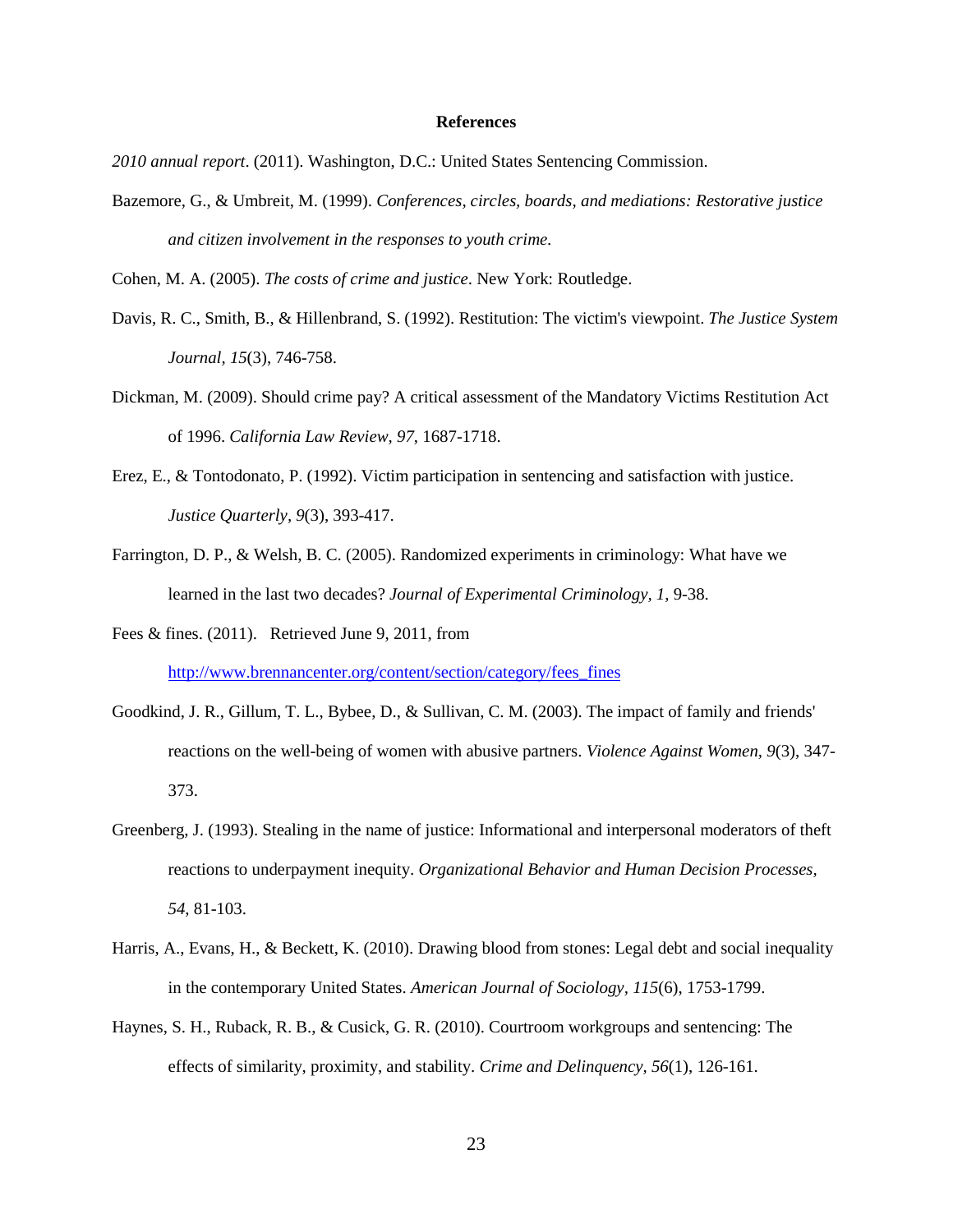- <span id="page-24-6"></span>Heinz, J., Galaway, B., & Hudson, J. (1976). Restitution or parole: A follow-up study of adult offenders. *Social Science Review 50*, 148-156.
- <span id="page-24-2"></span>Hudson, P. S. (1984). The crime victim and the criminal justice system: Time for a change. *Pepperdine Law Review, 11*, 23-62.
- <span id="page-24-10"></span>Janoff-Bulman, R., & Frieze, I. H. (1983). A theoretical perspective for understanding reactions to victimization. *Journal of Social Issues, 39*, 1-17.
- <span id="page-24-0"></span>Kilpatrick, D. G., Beatty, D., & Howley, S. S. (1998). *The rights of crime victims: Does legal protection make a difference?* Washington, D.C.: National Institute of Justice.
- <span id="page-24-3"></span>Kilpatrick, D. G., & Otto, R. K. (1987). Constitutionally guaranteed participation in criminal justice proceedings for victims: Potential effects on psychological functioning. *Wayne Law Review, 34*, 7-28.
- <span id="page-24-4"></span>Langton, L. (2011). *Use of victim services agencies by victims of serious violent crime, 1993-2009*. Washington, D.C.: Bureau of Justice Statistics.
- <span id="page-24-1"></span>Langton, L., & Planty, M. (2010). *Victims of identity theft, 2008*. Washington, D.C.: U.S. Department of Justice, Bureau of Justice Statistics.
- <span id="page-24-11"></span>Latimer, J., Dowden, C., & Muise, D. (2005). The effectiveness of restorative justice practices: A metaanalysis. *The Prison Journal, 85*(2), 127-144.
- <span id="page-24-9"></span>Leventhal, G. S. (1980). What should be done with equity theory? New approaches to the study of fairness in social relationships. In K. J. Gergen, M. S. Greenberg & R. H. Willis (Eds.), *Social exchange: advances in theory and research* (pp. 27-55). New York: Plenum Press.

<span id="page-24-8"></span>Lind, E. A., & Tyler, T. R. (1988). *The social psychology of procedural justice*. New York: Plenum Press.

- <span id="page-24-5"></span>*Making restitution real: Five case studies on improving restitution collection*. (2011). Washington, D.C.: National Center for Victims of Crime.
- <span id="page-24-7"></span>National Center for Victims of Crime. (2002). *Ordering restitution to the crime victim*. Washington, D.C.: U.S. Department of Justice, Office for Victims of Crime.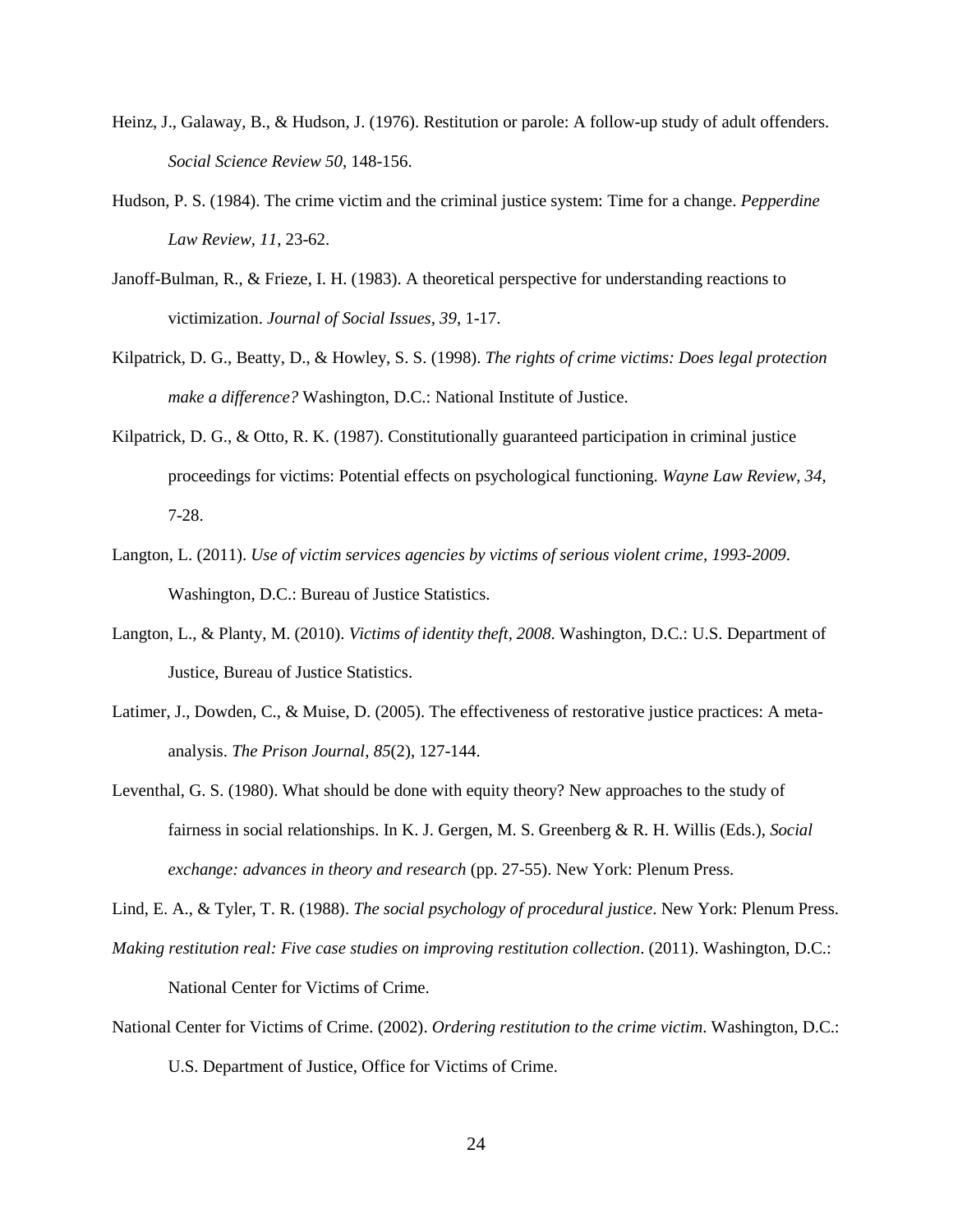- National Crime Victim Bar Association. (2001). *Civil justice for victims of crime*. Washington, D.C.: U.S. Department of Justice.
- <span id="page-25-8"></span>Nerenberg, L. (2000). Forgotten victims of financial crime and abuse: Facing the challenge. *Journal of Elder Abuse & Neglect, 12*(2), 49-73.
- <span id="page-25-10"></span>Newmark, L., & Schaffer, M. (2003). *Crime victims compensation in Maryland: Accomplishments and strategies for the future* (Research Report). Washington, D.C.: The Urban Institute, Justice Policy Center.
- <span id="page-25-4"></span>Okimoto, T. G. (2008). Outcomes as affirmation of membership value: Material compensation as an administrative response to procedural justice. *Journal of Experimental Social Psychology, 44*, 1270-1282.
- <span id="page-25-3"></span>Okimoto, T. G., & Tyler, T. R. (2007). Is compensation enough? Relational concerns in responding to unintended equity. *Group Processes and Intergroup Relations, 10*(3), 399-420.
- <span id="page-25-5"></span>Outlaw, M. C., & Ruback, R. B. (1999). Predictors and outcomes of victim restitution orders. *Justice Quarterly, 16*(4), 847-869.
- <span id="page-25-6"></span>OVC. (1998). *New directions from the field: Victims' rights and services for the 21st century*. Washington, D.C.: U.S. Department of Justice.
- <span id="page-25-0"></span>President's Task Force on Victims of Crime. (1982). *Final report*. Washington, D.C.: President's Task Force on Victims of Crime.
- <span id="page-25-9"></span>Restitution in Pennsylvania Task Force. (2013). *Final Report*: Pennsylvania Office of the Victim Advocate.
- <span id="page-25-1"></span>Rosenberg, T. (2011). Paying for their crimes, again. *New York Times Opinionator*,
- <span id="page-25-7"></span>Rosenmerkel, S., Durose, M., & Farole, D. (2009). *Felony sentences in state courts, 2006 - Statistical tables*. Washington, D.C.: U.S. Department of Justice, Bureau of Justice Statistics.
- <span id="page-25-2"></span>Ruback, R. B. (2011). The abolition of fines and fees: Not proven and not compelling. *Criminology and Public Policy, 10*, 569-581.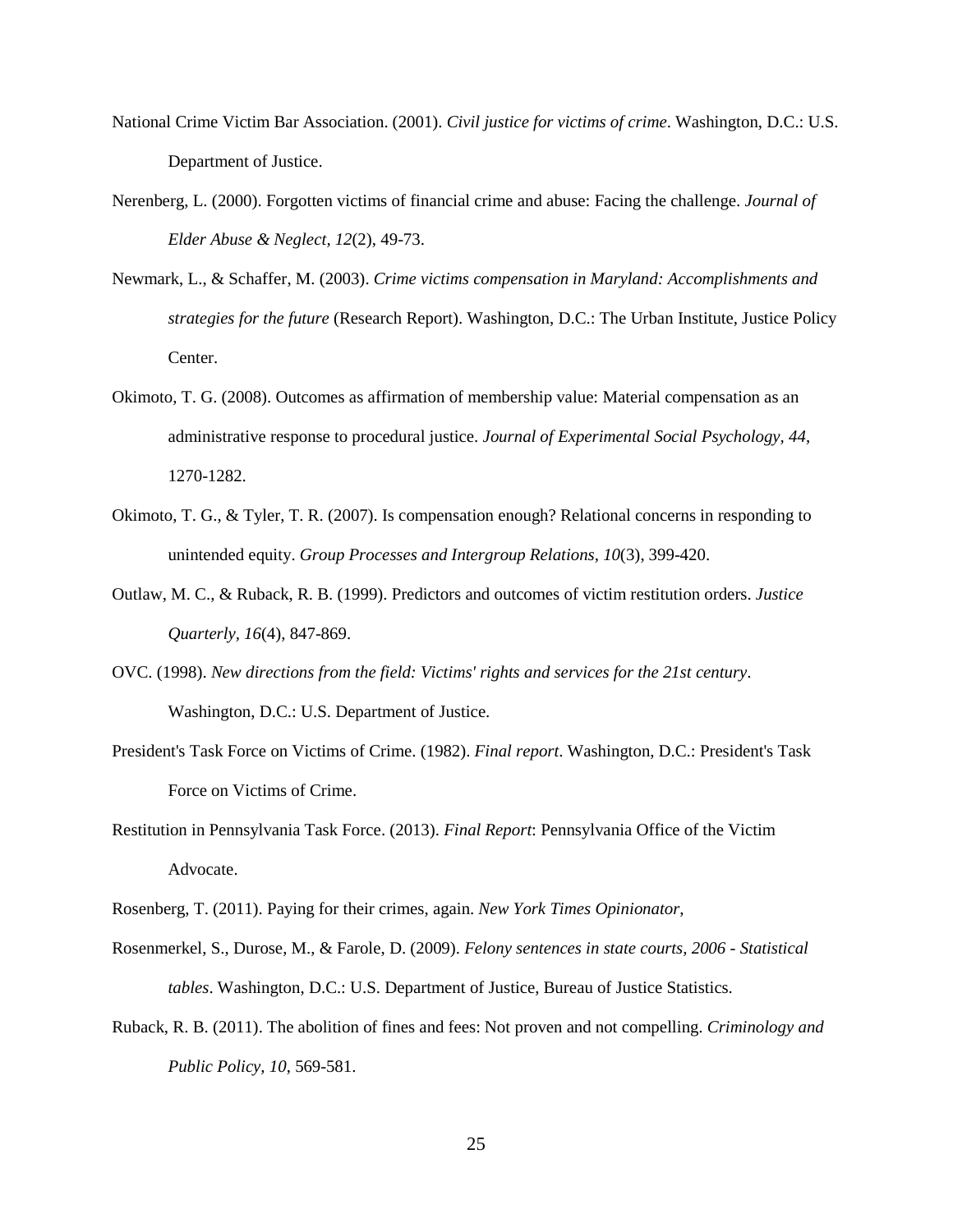- <span id="page-26-0"></span>Ruback, R. B., & Bergstrom, M. H. (2006). Economic sanctions in criminal justice: Purposes, effects, and implications. *Criminal Justice and Behavior, 33*(2), 242-273.
- <span id="page-26-5"></span>Ruback, R. B., Cares, A. C., & Hoskins, S. N. (2006). *Evaluation of best practices in restitution and victim compensation orders and payment*: Pennsylvania Commission on Crime and Delinquency.
- <span id="page-26-2"></span>Ruback, R. B., Cares, A. C., & Hoskins, S. N. (2008). Crime victims' perceptions of restitution: The importance of payment and understanding. *Violence and Victims, 23*(6), 697-710.
- <span id="page-26-8"></span>Ruback, R. B., & Clark, V. A. (2010). Reduce disparity in economic sanctions In N. A. Frost, J. D. Freilich & T. R. Clear (Eds.), *Contemporary issues in criminal justice policy: Policy proposals from the American Society of Criminology Conference* (pp. 75-82). Belmont, CA: Wadsworth Cengage.
- <span id="page-26-6"></span>Ruback, R. B., Ruth, G. R., & Shaffer, J. N. (2005). Assessing the impact of statutory change: A statewide multilevel analysis of restitution orders in Pennsylvania. *Crime and Delinquency, 51*(3), 318-342.
- <span id="page-26-3"></span>Ruback, R. B., & Shaffer, J. N. (2005). The role of victim-related factors in victim restitution: A multimethod analysis of restitution in Pennsylvania. *Law and Human Behavior, 29*(6), 657-681.
- <span id="page-26-4"></span>Ruback, R. B., Shaffer, J. N., & Logue, M. A. (2004). The imposition and effects of restitution in four Pennsylvania counties: Effects of size of county and specialized collection units. *Crime and Delinquency, 50*(2), 168-188.
- <span id="page-26-1"></span>Schneider, A. L. (1986). Restitution and recidivism rates of juvenile offenders: Results from four experimental studies. *Criminology, 24*(3), 533-552.
- <span id="page-26-9"></span>Shaffer, J. N., & Ruback, R. B. (2002). *Violent victimization as a risk factor for violent offending among juveniles* (No. NCJ 195737). Washington, D.C.: Office of Juvenile Justice and Delinquency Prevention.
- <span id="page-26-7"></span>Shapland, J. (1984). Victims, the criminal justice system, and compensation. *British Journal of Criminology, 24*(2), 131-149.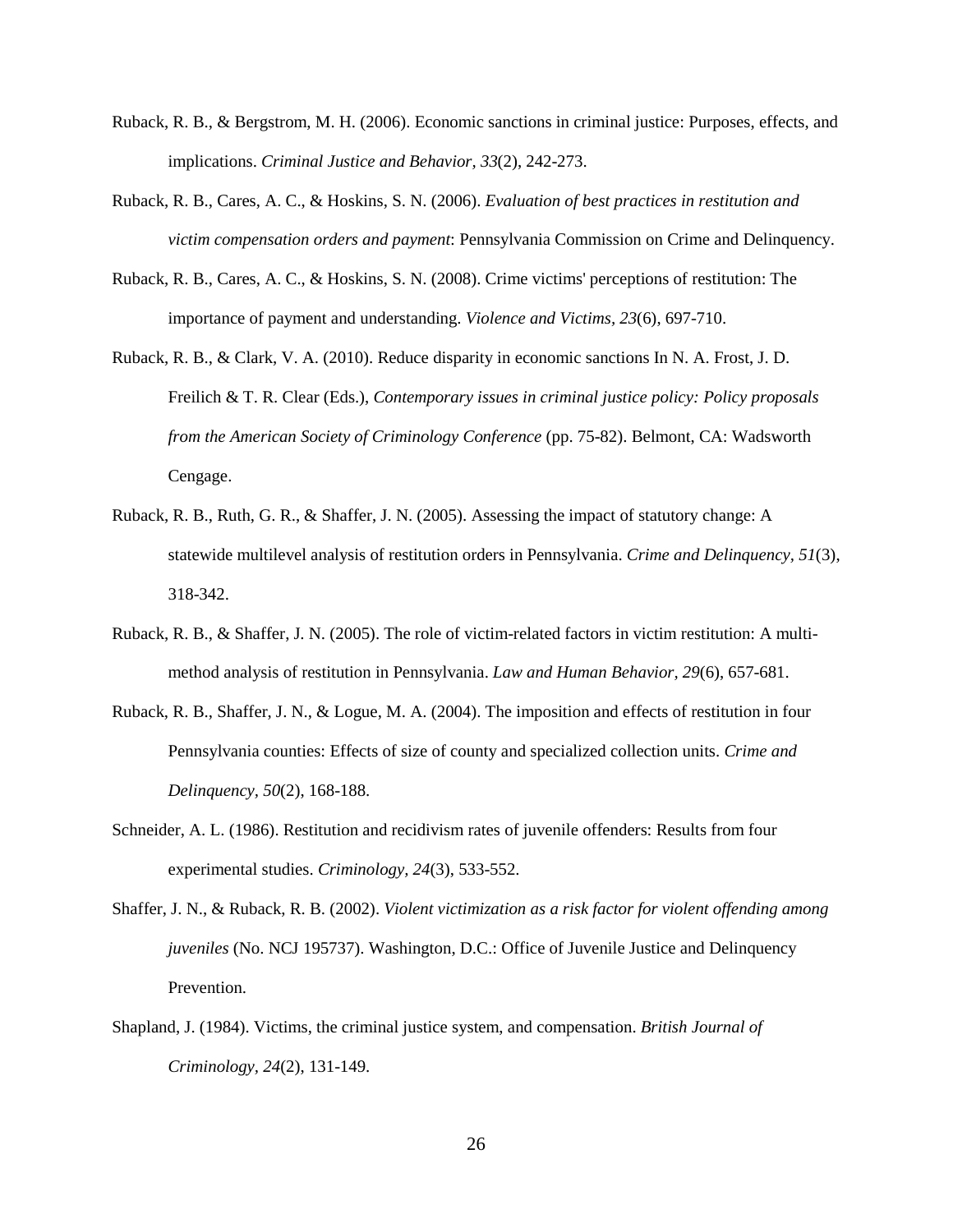- <span id="page-27-2"></span>Shapland, J., Willmore, J., & Duff, P. (1985). *Victims in the criminal justice system*. Brookfield, VT: Gower Publishing Company.
- <span id="page-27-8"></span>Sherman, L. W., Strang, H., Angel, C., Woods, D., Barnes, G. C., Bennett, S., et al. (2005). Effects of face-to-face restorative justice on victims of crime in four randomized, controlled trials. *Journal of Experimental Criminology, 1*, 367-395.
- <span id="page-27-5"></span>Shnabel, N., & Nadler, A. (2008). A needs-based model of reconciliation: Satisfying the differential emotional needs of victim and perpetrator as a key to promoting reconciliation. *Journal of Personality and Social Psychology, 94*(1), 116-132.
- <span id="page-27-3"></span>Smith, B. E., & Hillenbrand, S. W. (1997). Making victims whole again: Restitution, victim-offender reconciliation programs, and compensation. In A. J. Lurigio & W. G. Skogan (Eds.), *Victims of Crime* (2nd ed., pp. 245-256). Thousand Oaks, CA: Sage.
- <span id="page-27-9"></span>Strang, H., Sherman, L., Angel, C. M., Woods, D. J., Bennett, S., Newbury-Birch, D., et al. (2006). Victim evaluations of face-to-face restorative justice conferences: A quasi-experimental analysis. *Journal of Social Issues, 62*(2), 281-306.
- <span id="page-27-6"></span>Thibaut, J., & Walker, L. (1975). *Procedural justice: A psychological analysis*. Hillsdale, NJ: Lawrence Erlbaum Associates.
- <span id="page-27-4"></span>Tobolowsky, P. M. (2000). Crime victim restitution: Its past, present, and future. *Criminal Law Bulletin, 36*, 85-128.
- <span id="page-27-1"></span>Tobolowsky, P. M., Gaboury, M. T., Jackson, A. L., & Blackburn, A. G. (2010). *Crime victim rights and remedies* (2nd ed.). Durham, NC: Carolina Academic Press.
- <span id="page-27-0"></span>Truman, J., Langton, L., & Planty, M. (2013). *Criminal victimization, 2012*. Washington, D.C. : Bureau of Justice Statistics.
- <span id="page-27-7"></span>Tyler, T. R., & Lind, E. A. (1992). A relational model of authority in groups. *Advances in Experimental Social Psychology, 25*(115-191).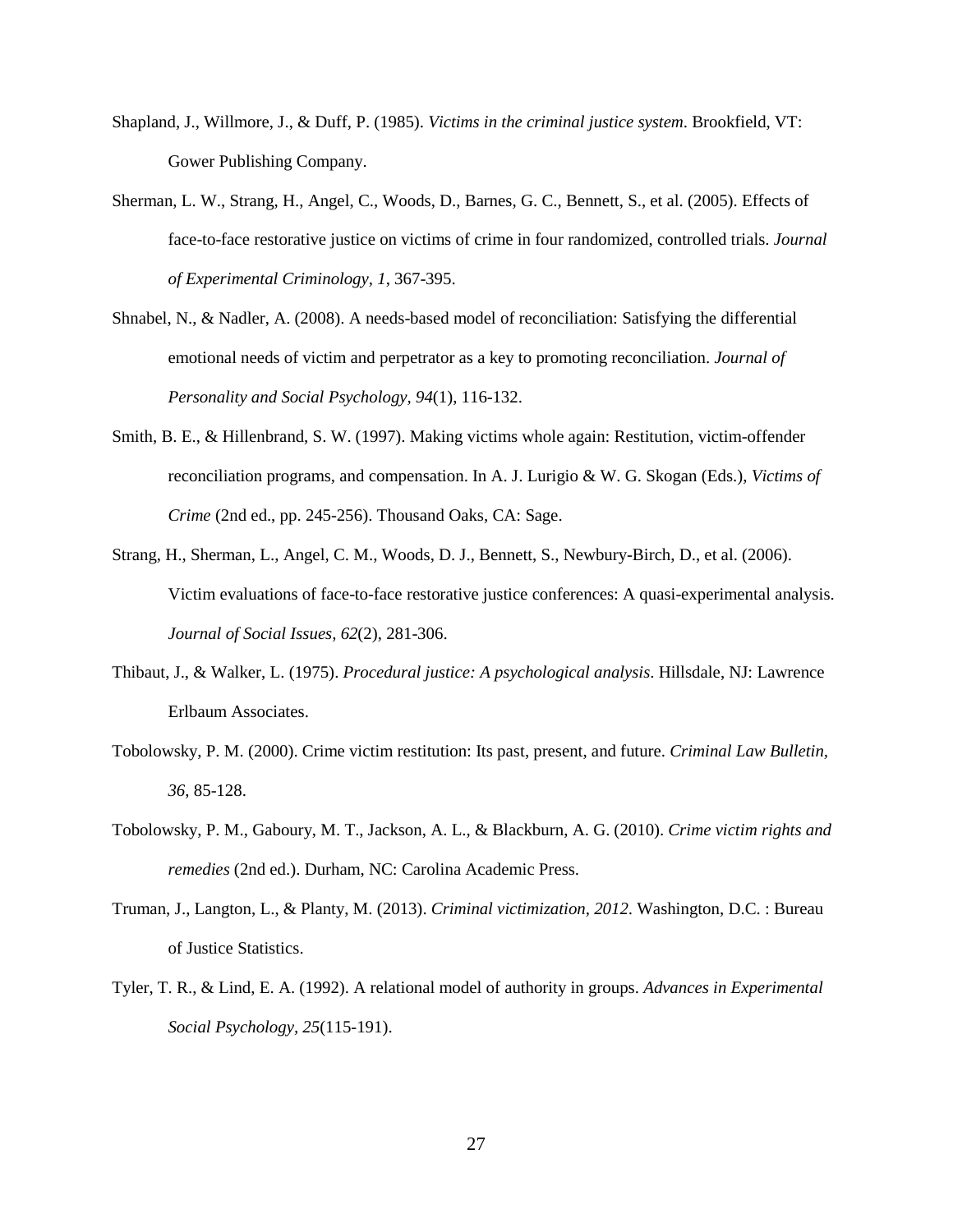- <span id="page-28-2"></span>Van den Bos, K., Lind, E. A., Vermunt, R., & Wilke, H. A. M. (1997). How do I judge my outcome when I do not know the outcome of others? The psychology of the fair process effect. *Journal of Personality and Social Psychology, 72*(5), 1034-1046.
- <span id="page-28-3"></span>Van Ness, D. W. (1990). Restorative justice. In B. Galaway & J. Hudson (Eds.), *Criminal justice, restitution, and reconciliation*. Monsey, NY: Criminal Justice Press.
- <span id="page-28-0"></span>Walsh, A. (1986). Placebo justice: Victim recommendations and offender sentences in sexual assault cases. *Journal of Criminal Law and Criminology, 77*(4), 1126-1141.
- <span id="page-28-1"></span>Wemmers, J.-A., Van der Leeden, R., & Steensma, H. (1995). What is procedural justice: Criteria used by Dutch victims to assess the fairness of criminal justice procedures. *Social Justice Research, 8*(4), 329-350.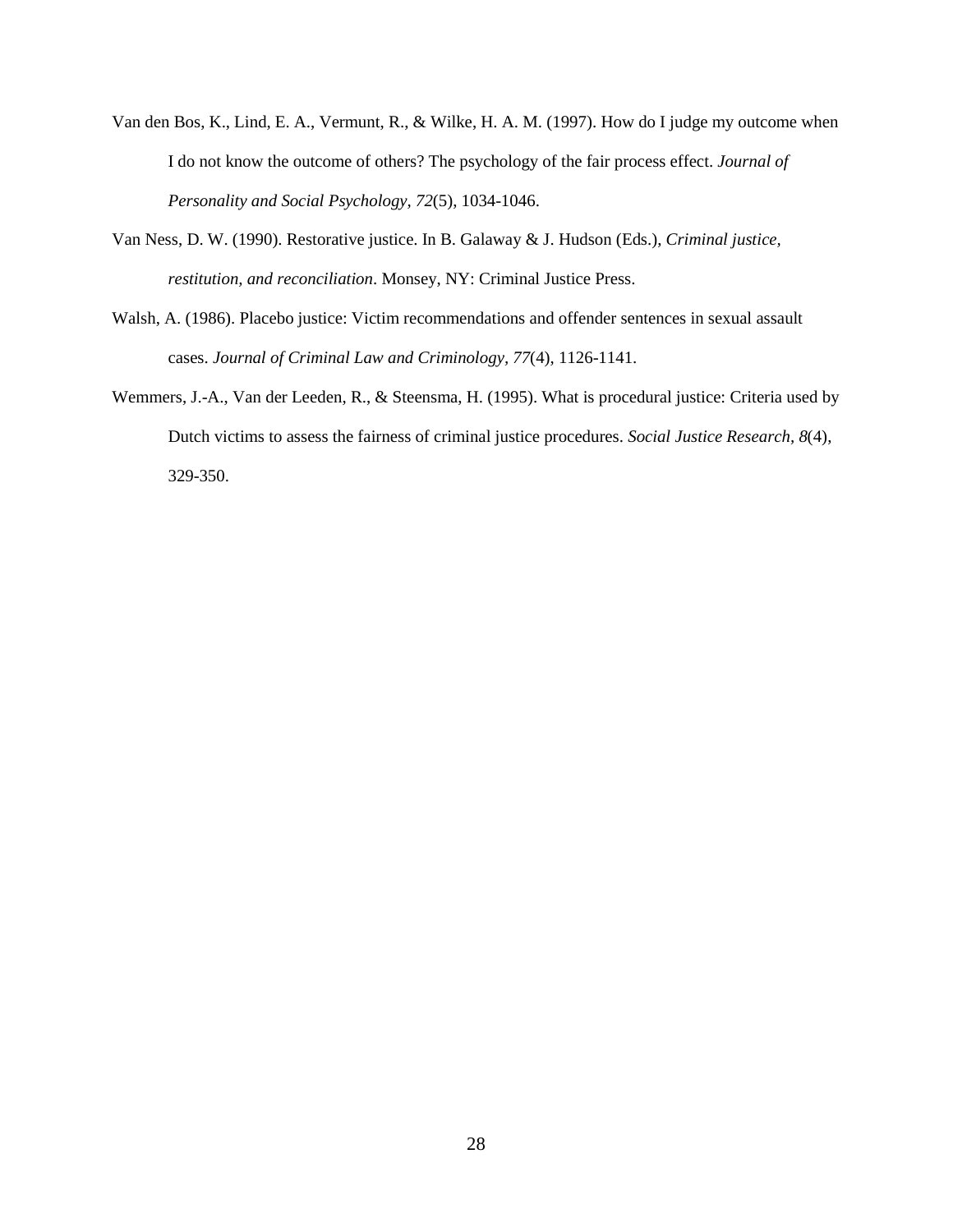| <b>State</b>  | raoic 1. Restitution Laws by Blate<br><b>Constitutional</b><br><b>Right to</b><br><b>Restitution</b> | <b>Type of</b><br><b>Statutory</b><br><b>Provision</b><br><b>Regarding</b><br><b>Restitution</b> | <b>Consider</b><br>Defendant's<br><b>Ability to</b><br>Pay | <b>Restitution</b><br>is<br><b>Required</b><br>to be Paid<br>First | <b>Restitution</b><br>Order<br>Becomes a<br><b>Civil</b><br><b>Judgment</b> | <b>Restitution</b><br>Order<br>allows<br><b>Seizure of</b><br>Assets,<br>Property,<br>or Wages | <b>General</b><br>Website<br>for<br><b>Crime</b><br><b>Victims</b> | <b>Separate</b><br><b>Section on</b><br><b>Restitution</b> | Number of<br>Words<br><b>Devoted to</b><br><b>Restitution</b><br>at the<br>Website |
|---------------|------------------------------------------------------------------------------------------------------|--------------------------------------------------------------------------------------------------|------------------------------------------------------------|--------------------------------------------------------------------|-----------------------------------------------------------------------------|------------------------------------------------------------------------------------------------|--------------------------------------------------------------------|------------------------------------------------------------|------------------------------------------------------------------------------------|
| Alabama       |                                                                                                      | Shall                                                                                            | Yes                                                        |                                                                    |                                                                             | Yes                                                                                            | Yes                                                                | No                                                         | 9                                                                                  |
| Alaska        | $\mathbf X$                                                                                          | Shall                                                                                            | No                                                         |                                                                    | Yes                                                                         |                                                                                                | Yes                                                                | Yes                                                        | 1833                                                                               |
| Arizona       | $\mathbf X$                                                                                          | Shall                                                                                            | N <sub>o</sub>                                             | Yes                                                                | Yes                                                                         |                                                                                                | Yes                                                                | N <sub>o</sub>                                             | 21                                                                                 |
| Arkansas      |                                                                                                      | May                                                                                              | Yes                                                        |                                                                    |                                                                             |                                                                                                | N <sub>o</sub>                                                     | No                                                         | $\boldsymbol{0}$                                                                   |
| California    | X                                                                                                    | Shall                                                                                            |                                                            | Yes                                                                | Yes                                                                         |                                                                                                | Yes                                                                | Yes                                                        | 317                                                                                |
| Colorado      |                                                                                                      | Shall                                                                                            |                                                            |                                                                    | Yes                                                                         |                                                                                                | Yes                                                                | No                                                         | 43                                                                                 |
| Connecticut   | X                                                                                                    | Shall                                                                                            | Yes                                                        |                                                                    |                                                                             |                                                                                                | Yes                                                                | N <sub>o</sub>                                             | 70                                                                                 |
| Delaware      |                                                                                                      | Shall                                                                                            |                                                            | N <sub>o</sub>                                                     | Yes                                                                         |                                                                                                | Yes                                                                | No                                                         | 590                                                                                |
| D.C.          |                                                                                                      | May                                                                                              | Yes                                                        |                                                                    |                                                                             |                                                                                                | Yes                                                                | N <sub>o</sub>                                             | 19                                                                                 |
| Florida       |                                                                                                      | Shall                                                                                            | Yes                                                        |                                                                    | Yes                                                                         | Yes                                                                                            | Yes                                                                | N <sub>o</sub>                                             | $\boldsymbol{0}$                                                                   |
| Georgia       |                                                                                                      | Shall                                                                                            | Yes                                                        | Yes                                                                |                                                                             |                                                                                                | No                                                                 | No                                                         | $\boldsymbol{0}$                                                                   |
| Hawaii        |                                                                                                      | Shall                                                                                            | N <sub>o</sub>                                             | Yes                                                                |                                                                             |                                                                                                | No                                                                 | No                                                         | $\boldsymbol{0}$                                                                   |
| Idaho         | $\boldsymbol{X}$                                                                                     | Shall                                                                                            |                                                            | No                                                                 |                                                                             |                                                                                                | Yes                                                                | Yes                                                        | 180                                                                                |
| Illinois      | $\mathbf X$                                                                                          | May                                                                                              | Yes                                                        |                                                                    | Yes                                                                         |                                                                                                | Yes                                                                | N <sub>o</sub>                                             | $\boldsymbol{0}$                                                                   |
| Indiana       |                                                                                                      | May                                                                                              |                                                            |                                                                    | Yes                                                                         |                                                                                                | Yes                                                                | No                                                         | $\boldsymbol{0}$                                                                   |
| Iowa          |                                                                                                      | Shall                                                                                            |                                                            | Yes                                                                | Yes                                                                         |                                                                                                | Yes                                                                | N <sub>o</sub>                                             | $\boldsymbol{0}$                                                                   |
| Kansas        |                                                                                                      | Shall                                                                                            | Yes                                                        |                                                                    |                                                                             |                                                                                                | Yes                                                                | N <sub>o</sub>                                             | 58                                                                                 |
| Kentucky      |                                                                                                      | May                                                                                              |                                                            |                                                                    |                                                                             |                                                                                                | Yes                                                                | N <sub>o</sub>                                             | $\boldsymbol{0}$                                                                   |
| Louisiana     | $\boldsymbol{X}$                                                                                     | Shall                                                                                            |                                                            |                                                                    |                                                                             |                                                                                                | Yes                                                                | No                                                         | $\boldsymbol{0}$                                                                   |
| Maine         |                                                                                                      | May                                                                                              | Yes                                                        |                                                                    |                                                                             | Yes                                                                                            | Yes                                                                | N <sub>o</sub>                                             | 12                                                                                 |
| Maryland      |                                                                                                      | May                                                                                              | Yes                                                        |                                                                    |                                                                             |                                                                                                | Yes                                                                | Yes                                                        | 555                                                                                |
| Massachusetts |                                                                                                      | Shall                                                                                            | Yes                                                        |                                                                    |                                                                             |                                                                                                | Yes                                                                | N <sub>o</sub>                                             | 38                                                                                 |
| Michigan      | X                                                                                                    | Shall                                                                                            | Yes                                                        |                                                                    | Yes                                                                         |                                                                                                | Yes                                                                | No                                                         | $\boldsymbol{0}$                                                                   |
| Minnesota     |                                                                                                      | May                                                                                              | Yes                                                        | N <sub>o</sub>                                                     | Yes                                                                         |                                                                                                | Yes                                                                | N <sub>o</sub>                                             | 19                                                                                 |